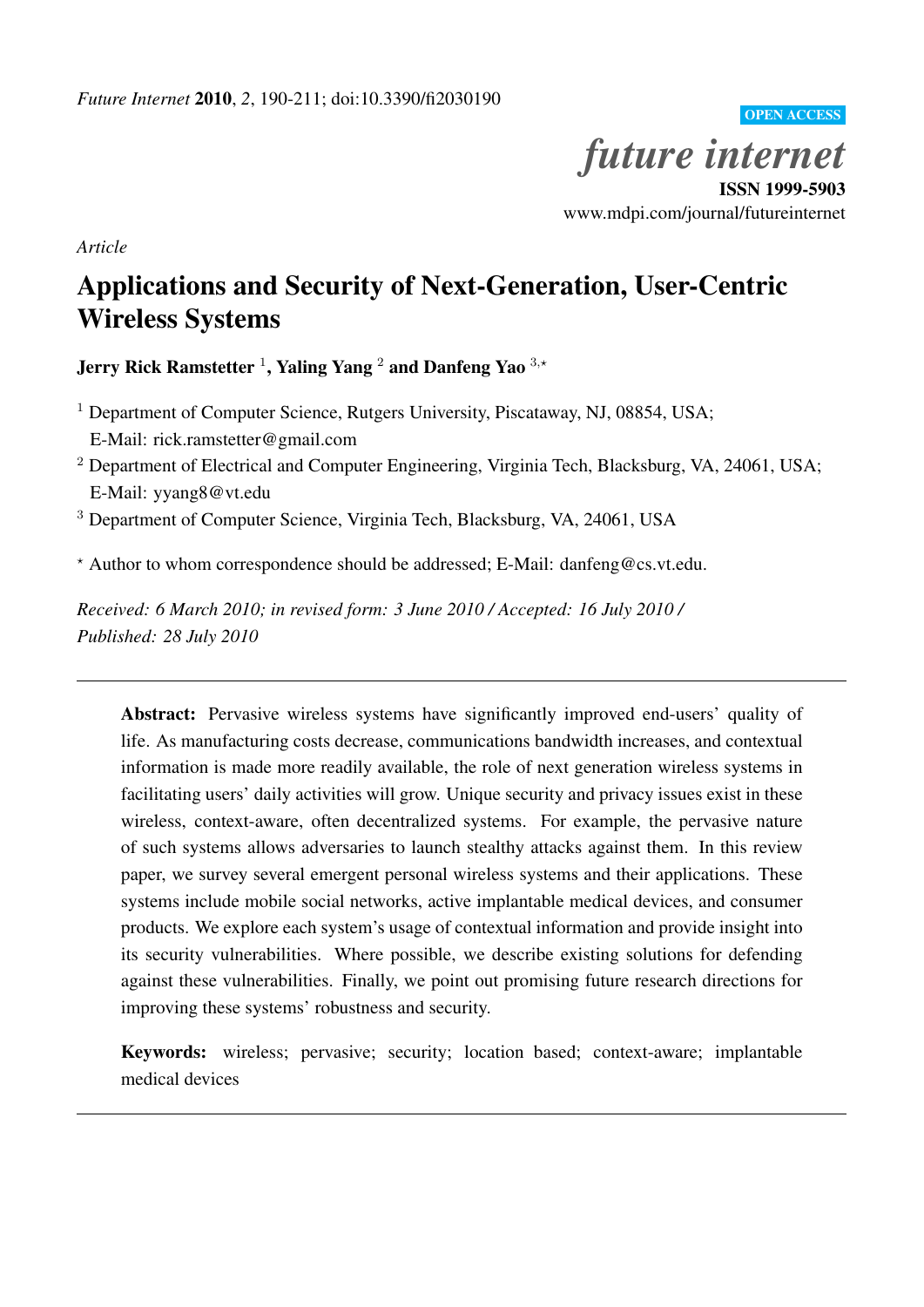## 1. Introduction

The number of wireless devices for personal use (including mobile phones, wireless keyboards, and wireless networks) has increased dramatically in recent years. This change is in part due to decreased manufacturing costs and increased ease of deployment. Researchers are working on applying wireless technologies to emergent, user-centric applications (e.g. mobile social networking). These researchers believe that continued widespread adoption of wireless technologies will further improve end-users' quality of life.

We categorize wireless systems into three classes based on their communication and organizational infrastructure (or lack thereof). These categories are *centralized*, *decentralized*, and *hybrid* systems. In centralized wireless systems (e.g. wireless LANs), a base station or system administrator is responsible for managing the participating devices, including assigning security credentials and system resources to them. On the other hand, decentralized systems (e.g. peer-to-peer devices) lack pre-existing infrastructure and must organize themselves spontaneously.

We further categorize wireless systems as either *contextual* or *traditional* (e.g. non-contextual). Context-aware systems monitor their environment for changes and adapt to these changes. Context-aware systems can provide a more robust end-user experience, for example, by enabling the delivery of contextually relevant media and advertisements to end-users.

In this paper, we focus on the security and contextual aspects of pervasive, personal, often decentralized wireless systems. Decentralization creates technical challenges in the security and privacy of wireless systems due to a lack of trusted authorities therein. The personal nature of such systems dictates that successful attacks upon them may reveal highly sensitive information; this is especially the case for context-aware systems. Finally, the pervasive aspect of these systems gives attackers an ample number of devices to strike upon and to hide behind. As the adoption of user-centric wireless systems continues to grow, security vulnerabilities will create increasingly serious consequences for individuals. Part of the purpose of our review is to illustrate the importance of ensuring security in *all* user-centric wireless systems.

Our paper is organized as follows. We look at location or proximity based, user-centric wireless applications. In particular, we look at mobile social networks ( section 2). We survey other types of user-centric devices, including consumer devices and implantable medical devices( section 3). We then provide a brief overview of cryptographic techniques, especially as it applies to wireless communications ( section 4). As a general direction for improving location based [services,](#page-1-0) we provide some discussion on the problem of location verification ( section 5). In our conclusion, we discuss [common t](#page-7-0)rends and point out overarching directions for future work ( section 6).

#### 2. Mobile Social Networking

<span id="page-1-0"></span>To begin our discussion of location-based ser[vices \(LBS](#page-16-0)) for personal use, we turn to mobile social networking and the impact that contextual awareness might have on it. The phrase *mobile social networking* (MSN) is a broad category inclusive of all mobilely accessible social networking services; we include both context-aware and traditional social networking services here. In general, *context-aware services* are those that adapt according to environmental changes, including variations in physical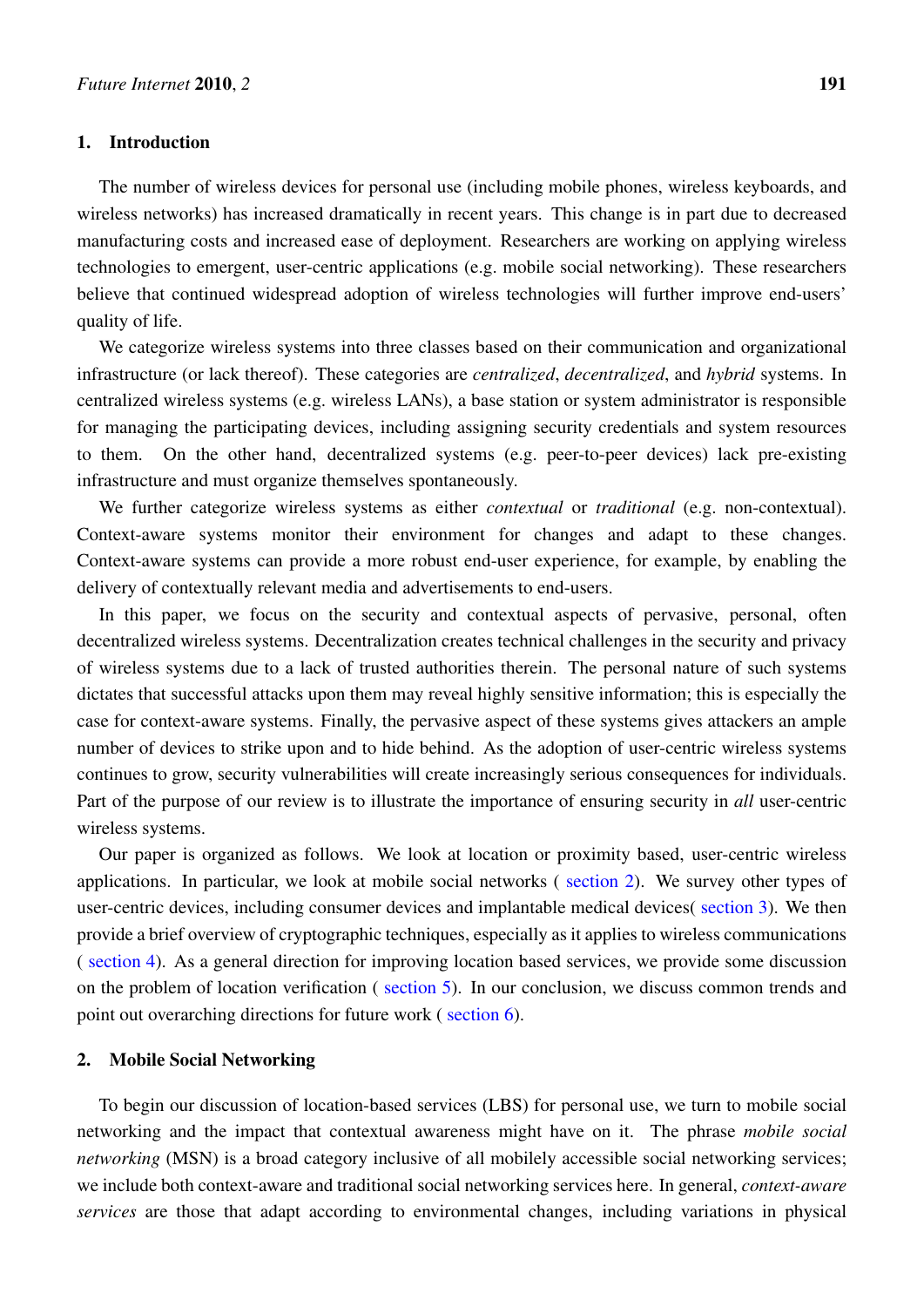location of use and changes in the end-user's intended application of use [1]. We consider *traditional services* to be services which do not fit the definition or intent of contextual awareness. Examples of traditional MSN services are Facebook, Myspace, and Twitter [2–4]. Though these services offer mobile access (e.g. via a WAP gateway and modern cellular phone), and can co[rre](#page-16-1)late end-user access with time, such services are incapable of correlating user access with intended use or physical location. System knowledge of detailed context information enables [a](#page-16-2) [mo](#page-16-3)re robust end-user experience. For example, services can recognize an end-user's repetitive use patterns, using those patterns to improve that user's socialization with other users. Unfortunately, highly available context information also allows for complex and intrusive attacks (such as violating a user's location privacy). We focus on context-aware mobile social networking (CAMSN) services in the following section.

Although service designers can apply context information to mobile social networking services in many ways, of the CAMSN services we have encountered, the primary goal has been to allow digital interaction between users concerned with the same physical location. For example, users might be able to create or edit content related to their shared physical location (e.g. reviews of the restaurant they are dining in). As another example, attendees at a social event might receive automatic notifications about persons in their vicinity with similar interests (the goal being to foster interaction between strangers).

#### *2.1. Service Designs for Context-Aware Mobile Social Networking*

<span id="page-2-0"></span>We highlight some of the choices that context-aware mobile social networking service's designers make below.

Network architecture type: We find three architectural categories for CAMSN services: client-server, peer-to-peer, and hybrid. *Client-server* CAMSN services are centralized: their end-user platforms provide content by utilizing communications with fixed and authoritative application servers. *Peer-to-peer* CAMSN services are decentralized: they seek to avoid the usage of fixed servers or other authoritative entities. Peer-to-peer CAMSN services therefore need to spontaneously provide (1) localization or proximity functionalities, (2) network setup, and (3) application level functionalities. *Hybrid architecture* CAMSN services are a mixture of client-server and peer-to-peer architectures. In subsection 2.2, we describe in more details the network architecture types used by CAMSN services, and also provide examples of services using each.

Source of context and user information: A majority of CAMSN services derive application layer co[ntextuality from](#page-3-0) either location information or proximity information. *Location information* refers to the knowledge of physical locations for all users (e.g. GPS coordinates) of a service, allowing the service to correlate and match user locations. On the other hand, *proximity information* for a user refers to knowledge of nearby users as determined via short range communications (e.g. Bluetooth). In subsection 2.3, we describe in more detail the methods with which CAMSN services can derive location or proximity information, and provide examples of services using each.

We find a further distinction among CAMSN services regarding where their user profile information is [taken from. Mo](#page-3-1)st services require end-users to create a new, specific profile for usage on the service; these are *non-augmenting* services. *Augmenting* CAMSN services, however, allow users to augment existing, traditional social networking profiles (e.g. Facebook) with externally provided contextual information. An example of an augmenting CAMSN is WhozThat [5]. The data flow in WhozThat is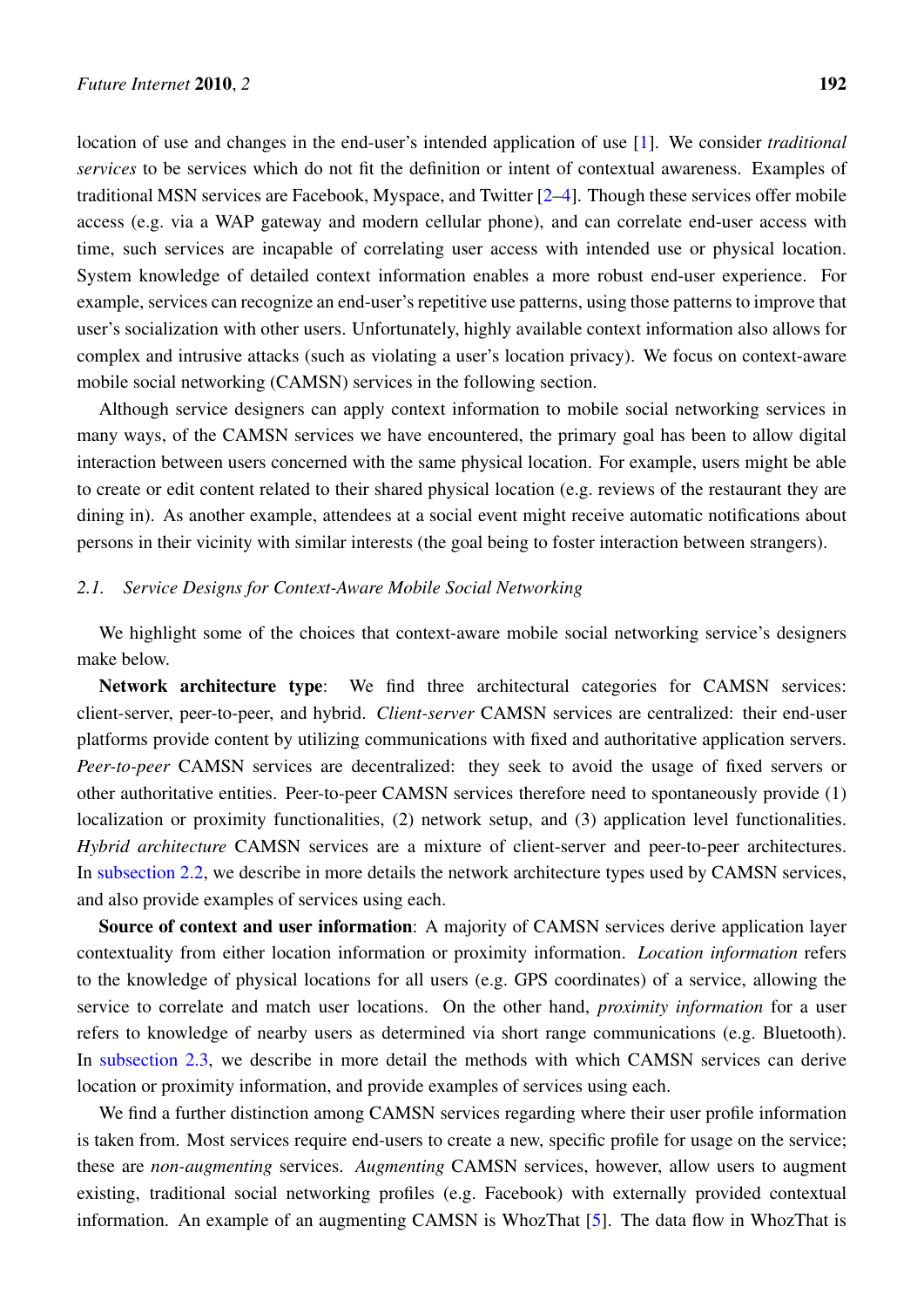bidirectional – information flows from end-user platforms to the WhozThat service (the IDs of proximate peers) and likewise flows in the opposite direction (the profile data of proximate peers). An augmenting CAMSN need not have this bidirectional data flow; CenceMe is one such example [6]. Client devices in this service push context information to their appropriate traditional social networking profiles. However, these same client devices do not receive context information from the service, they cannot answer the question "what devices are near me?".

#### *2.2. Network Architectures for CAMSN Services*

<span id="page-3-0"></span>In this section, we explain in further details the network architectures used in context-aware mobile social networking services.

In client-server based CAMSN architecture, a client device might ask its application servers "what devices are near location *X*?" This same device may announce its location to its application servers. Most CAMSN services to date have client-server architectural design. These include FourSquare, BrightKite, Loopt, Google Latitude, and CenceMe [6–10].

CAMSN services in peer-to-peer architecture poll or discover physically neighboring devices without discovering location information for those devices. MobiSN, which defines an ad-hoc routing protocol and profile matching functionality, is one example [of](#page-17-0) [a co](#page-17-1)mpletely peer-to-peer CAMSN service [11].

Hybrid architecture CAMSN services make use of some combination of client-server and peer-to-peer communications. A device on a hybrid service might discover proximity information (e.g. neighboring devices) via short-range communications, but use that information to look up user profiles [on](#page-17-2) an authoritative application server. An advantage here is that the application server need not be concerned with location information. That is, an end-user device  $x$  will not ask the application server "what devices" are near my location, which is *L*?" Rather, *x* would ask "what profile data is available for device *y*," where *y* is another device in the proximity of *x* (discovered via short-range communications). Examples of hybrid CAMSN services include WhozThat, Serendipity, and Aka-aki [5,12,13], all of which utilize both client-server (e.g. for user profile data retrieval) and peer-to-peer (e.g. for discovering proximity relations) network architectures.

## *2.3. Methods for Deriving Location or Proximity Information*

<span id="page-3-1"></span>We highlight the primary methods that context-aware mobile social networking services use to derive location or proximity information. Proximity information for a device refers to the knowledge of neighboring devices as locally discovered through short range communications.

Self reporting: CAMSN services of the self reporting type allow end-users to report their physical location to the service, for example by typing it in on their cell phone's keypad. This often cumbersome method of deriving location information relies on users to accurately (e.g. non-maliciously) report their location. We find that this method of deriving location information is rarely used, possibly due to the prevalence of GPS hardware on end-user platforms (e.g. cell phones). BrightKite is notable in that it allows users lacking a GPS enabled cell phone to self report their location [8].

Self-derived location: CAMSN services in this category use trustworthy, externally provided information to localize themselves. If the hardware platform used by such a CAMSN service is a modern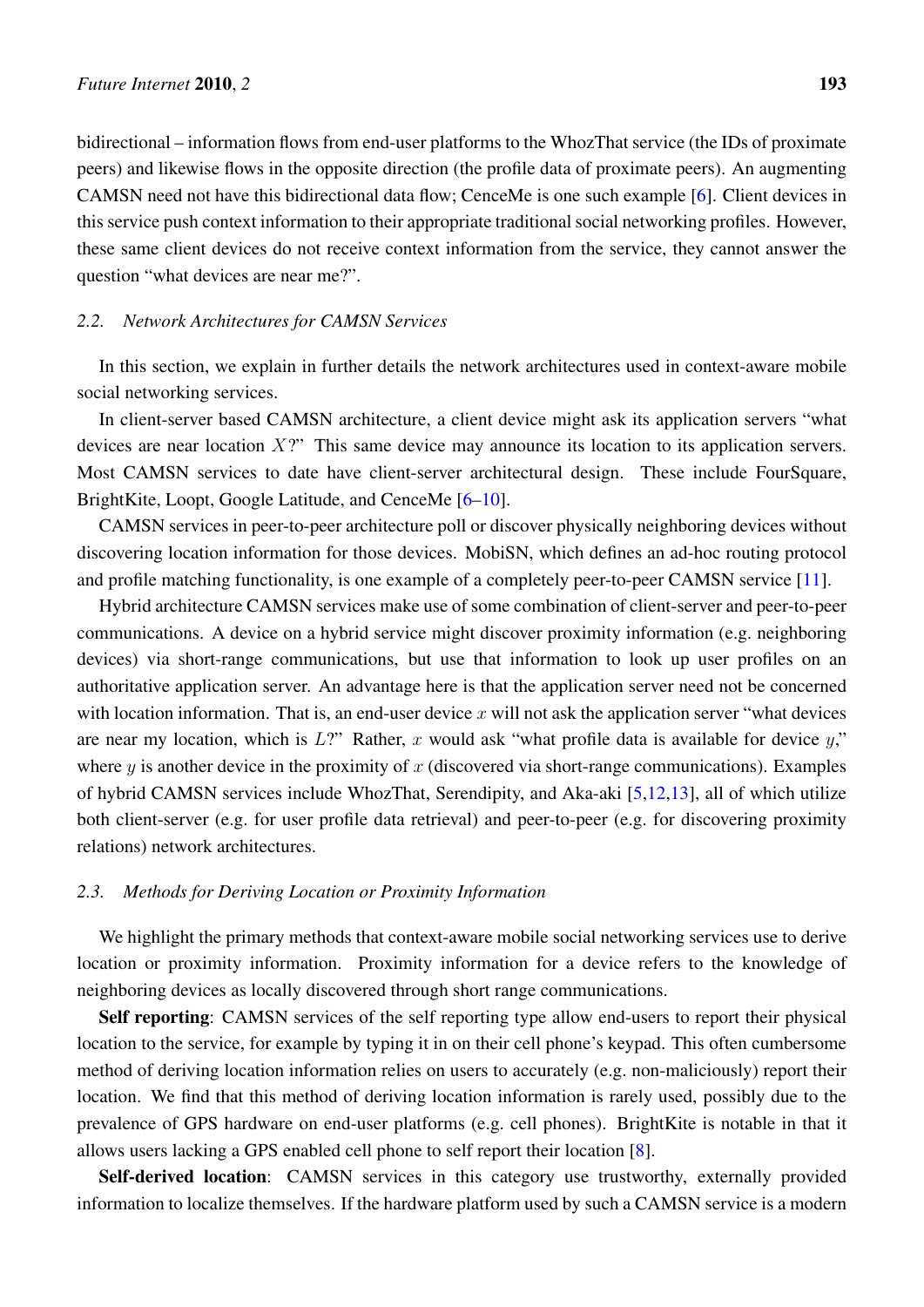cellular phone, the service might use GPS or Cellular Assisted GPS (A-GPS) to determine its location in real time (or at specified time intervals). Loopt and Google Latitude, for example, update A-GPS derived location information in real time, automatically dispersing that information to chosen friends [9,10]. FourSquare uses GPS derived location to suggest locations which users might *check in* to, thereby allowing them access to that location's content [7]. Where GPS coverage is not available, most of the A-GPS based services fall back to using cell tower triangulation to provide location information. We find t[h](#page-17-3)[at se](#page-17-1)lf derived location was not used in peer-to-peer CAMSN services, as gossiping GPS location data between devices associated with such a service [wo](#page-17-4)uld include neighbor discovery – effectively polling (see below).

Network-derived location: For CAMSN services in this category, the infrastructure or network is responsible for calculating a device's location and reporting this location back to the device. We did not encounter any CAMSN services that explicitly utilize network derived localization. This observation is likely because most CAMSN services to date have utilized cellular phone platforms, and such platforms generally include GPS receiver hardware. On the other hand, such platforms often use cellular-assisted GPS (A-GPS). Some implementations of A-GPS involve the wireless cellular network *pushing* additional information to receivers (e.g. cell phones) to aid in the localization process.

Peer polling and broadcast: CAMSN services utilizing polling continually look for neighbors over short range communication channels while simultaneously announcing their own presence over those channels. This method does not find location information for those peers but rather identifies which peers are nearby. Serendipity and WhozThat both utilize polling for neighbor discovery. Serendipity nodes broadcast and looks for Bluetooth IDs (BTIDs), whereas WhozThat (an augmenting CAMSN) utilizes user names from traditional social networks in place of BTIDs [5,12]. Other polling based CAMSN services are Jambo, which utilizes 802.11 WiFi rather than Bluetooth, and MobiSN [11,14]. Polling has the advantage of being inherently compatible with CAMSN services utilizing a peer-to-peer architecture, as polling does not require fixed infrastructure to work.

Hybrids of self reported location, self derived location, and proximity based mobile [so](#page-17-2)[cia](#page-17-5)l networking services are possible. "Hybrid" as used here does not refer to a hybrid network architecture (see subsection 2.1), but rather to how a service derives location or proximity information. As mentioned, BrightKite is able to switch between self reporting and GPS derived location information. MobiLuck allows users to either *check in* to their locations or enable real-time GPS based updates, depending on t[heir hardware](#page-2-0) platform and personal preferences [15]. Aka-aki uses a hybrid of peer proximity information (derived from Bluetooth) and A-GPS location information [16].

#### *2.4. Attacks and Defenses in CAMSN services*

In all types of mobile social networks, issues of security and privac[y ex](#page-17-6)ist. Attacks on mobile social networking services (both contextual and traditional) include Sybil attacks, wormhole attacks, anonymity attacks, as well as social-engineering based phishing attacks. Furthermore, information leak and privacy issues are possible. Many of these problems can exist in a mobile social network without regard to the level of contextual awareness introduced by it. Below, we describe some of these problems in further detail and, where possible, provide mitigation strategies for them.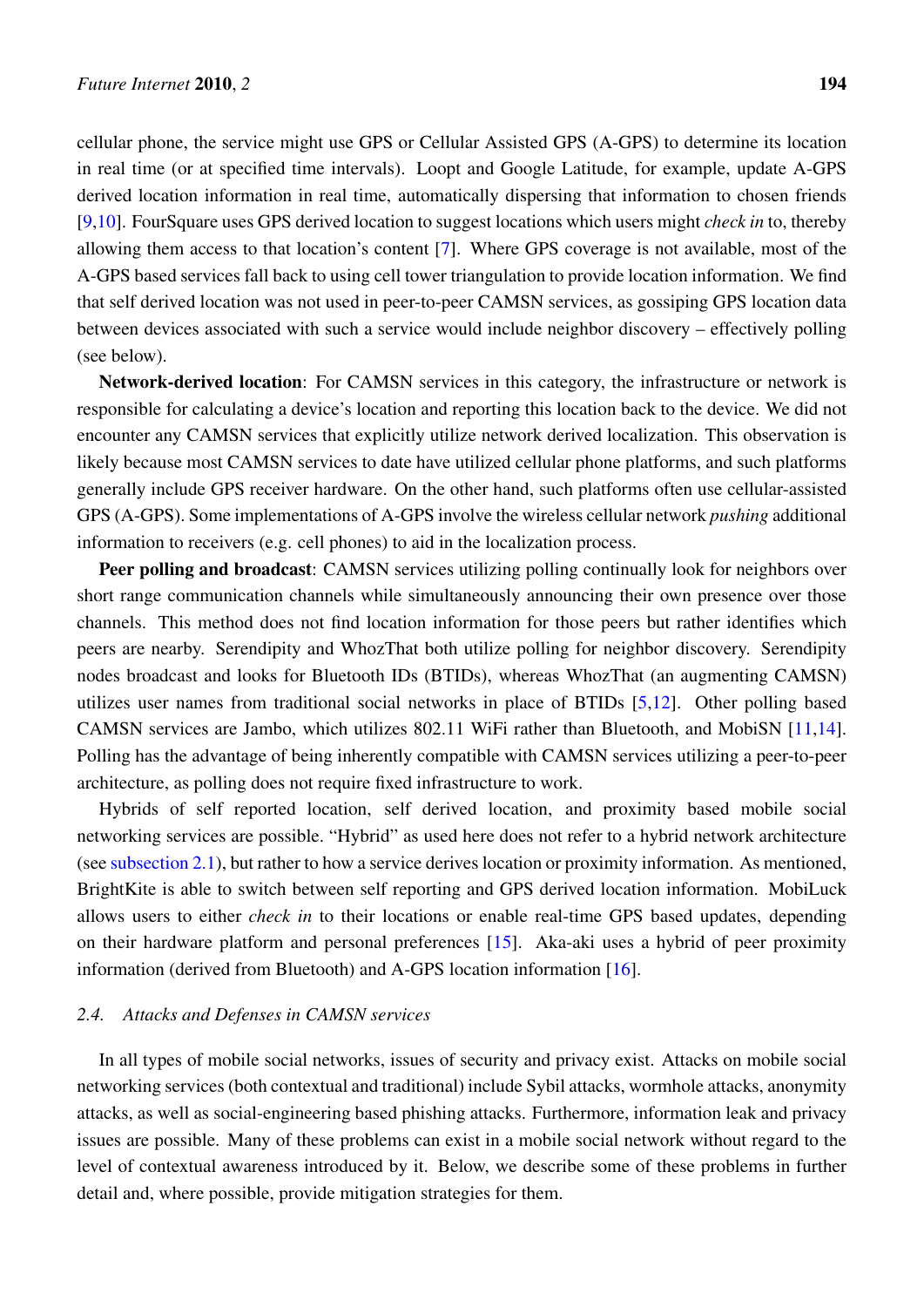In a Sybil attack, a single entity takes on the roles of multiple entities (known as *Sybil identities*) for illicit purposes. The Sybil attack is possible in any service that utilizes reputation information assigned by service clients (e.g. peers of a device on a service), and is in many ways similar to the real-world concept of ballot stuffing [17–19].

Sybil attacks are possible in CAMSN. For example, an attacker can hijack a social networking site's highest ranked profiles list by creating many bogus accounts (or taking control of many legitimate accounts) and using those [ac](#page-17-7)[coun](#page-17-8)ts to vote for a target profile. The bogus or stolen accounts need not cast their votes at the same time. As another example, an attacker using a CAMSN service can illicitly advertise a physical location (e.g. a bar or pub) by converging a number of bogus (or stolen) identities upon that location; the location will thereby appear popular to legitimate users of the CAMSN. In this case, the bogus or stolen accounts must converge on that physical location at the same time in order to make it appear popular.

Service designers and engineers can prevent a Sybil attack altogether only via careful certification of identities by a trusted authority [17], which must ensure every entity has only one identity. Zhang *et al.* designed a novel solution based on location-based cryptographic keys to prevent Sybil attacks, in particular, location-spoofing based Sybil attacks in wireless sensor networks [20]. The proposed location-based keys are generated us[ing](#page-17-7) pairing-based identity-based cryptography by a trusted authority. Similarly, Trusted Computing Group (TCG) modules could allow for the attestation of code running on a MSN device [21], thereby helping to prevent the hijacking of legitimate identities. [Pow](#page-17-9)er consumption of an on-board TCG module is an issue in the latter of these solutions, while the requirement of a trusted, external authority is unreasonable in the former (especially in the case of peer-to-peer systems). Methods of att[esti](#page-17-10)ng memory contents in wireless sensor networks have been proposed [22,23]; these methods could potentially be applied to mobile social networks and the hardware thereof.

Steps a service's designers can take to limit a Sybil attack's effectiveness include limiting the privileges (or relative weight) of newly created identities and making the creation of [new](#page-17-11) [id](#page-17-12)entities difficult. The latter can be accomplished, for example, by requiring that a CAPTCHA be solved [24]. Verifying the physical locations of identities to ensure that they move in a realistic manner has been proposed [19]. For example, the position of Sybil identities might be expected to shift locations rapidly. In the realm of CAMSN services, such location based methodologies for detecting Sybil attacks a[re o](#page-17-13)f particular use when location information is already known – the cost of implementing them might be comparati[vely](#page-17-8) low (see this paper's discussion of Secure Location Verification in section 5). Lastly, a method of examining the connectivity characteristics of social graphs to prevent Sybil attacks has been proposed [25]. An overview of further solutions to the Sybil attack is found in [18].

Attacks against anonymity: CAMSN services are susceptible to attacks wh[ich levera](#page-13-0)ge the fact that a user's identity is often intrinsically associated with a social networking profile and location informati[on \[](#page-17-14)26]. Such attacks attempt to violate the privacy of an end-u[ser's](#page-17-15) location history by associating that history with a unique, application layer identifier. In peer-to-peer systems, such attacks are made possible by the exchange of unique identifiers (e.g. social networking service user names) and profile data b[etw](#page-18-0)een nodes. Malicious nodes can log these unique identifiers, allowing reconstruction of a target device's (or user's) location history.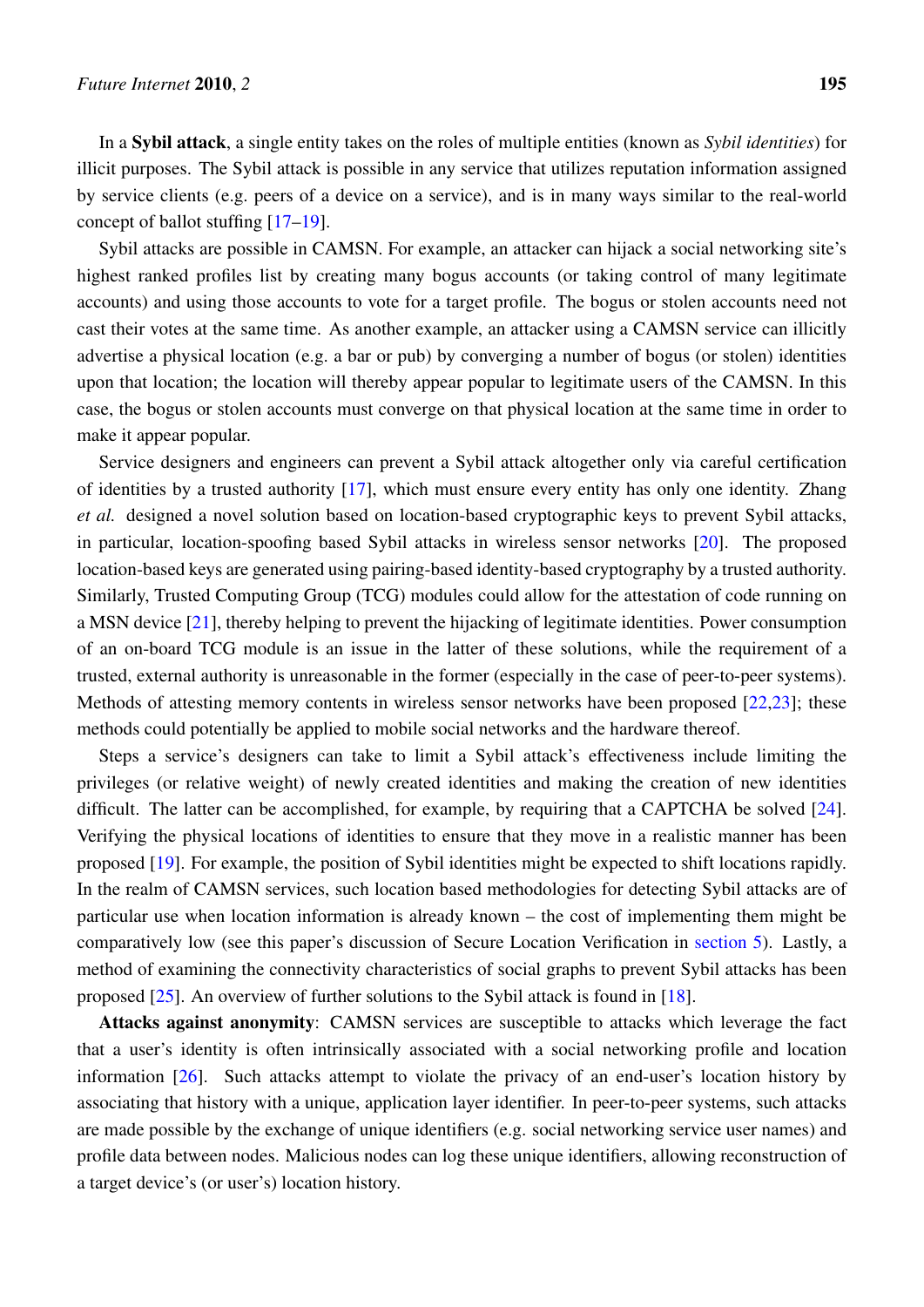In client-server systems, where unique identifiers are not swapped between nodes but rather from clients to application servers, direct anonymity attacks are possible by inserting malicious devices into the network. These malicious devices can continuously query an application server for the unique identifiers (or user names) of nearby devices and record the times at which such unique identifiers were seen. In both cases, attackers can use the observed identifiers to find corresponding social networking profiles. Importantly, anonymity attacks do not require a malicious node to receive information beyond what it would normally receive. That is, malicious entities can carry out such a direct anonymity attack by recording *only* a victim's unique identifier, that victim's physical locations, and the times at which the victim was seen (and correlating that information with the victim's profile).

Services can prevent or mitigate anonymity attacks via the use of encryption, though encryption is hard in the peer-to-peer case due the challenge of establishing shared keys (see section 4). A system using anonymous identifiers at the application level has been proposed [26]. This system is applicable to hybrid mobile social networking service architectures. It presumes that devices 1) utilize a short range communication technology for discovering proximity information (e.g. B[luetooth\)](#page-11-0) and 2) have communication with a trusted *identity server* (e.g. via the Internet). In t[his s](#page-18-0)ystem, no communications use unique identifiers. Rather, all communications use anonymous identifiers, which are assigned on a per-message basis by the trusted identity server. Only the identity server can map anonymous identifiers to specific devices, and the server will perform this mapping only after verifying that two potentially communicating devices are truly within each other's physical proximity. This system prevents malicious parties from mapping messages or profile information to a specific user.

Privacy leakage: While phishing attacks involve a malicious entity attempting to trick users, privacy leaks ostensibly occur with the user's permission. Both malicious and non-malicious entities can leverage this phenomenon. For example, a health insurance company might notice that a potential insuree's social networking profile is public, and look at that profile for information regarding the potential insuree's medical state. Though possible in any social network, the increased amount of personal information available to CAMSN services (and social networking services in general) dictates that such privacy leaks might have far greater consequences. For example, a website leveraging privacy leakage in CAMSN services has been released [27]. This website examines users' locations on CAMSN services and identifies users who are not in their home. By identifying users who are not at home, the site potentially aids malicious persons in finding empty homes to burglarize. The site *only* makes use of publicly available information; users who appe[ar o](#page-18-1)n the site have *chosen* to make their location publicly available (though, likely, without sufficient consideration). Sufficient documentation must be provided by mobile social networking services to ensure users are able to alter privacy settings. Default service privacy settings are of critical importance in battling privacy leakage, as even with documentation users might not understand how to alter privacy settings.

Network-based attacks: Mobile social networking services are susceptible to attacks on their infrastructure. Like many networked systems, mobile social networking services are subject to denial of service, eavesdropping, spoofing, and replay attacks. A *denial of service attack* consists of an attacker consuming excessive resources on a mobile social networking service's infrastructure. Twitter, for example, was brought down for days in August 2009 by a denial of service attack against its web servers [28]. An *eavesdropping attack* consists of a malicious user listening in on wireless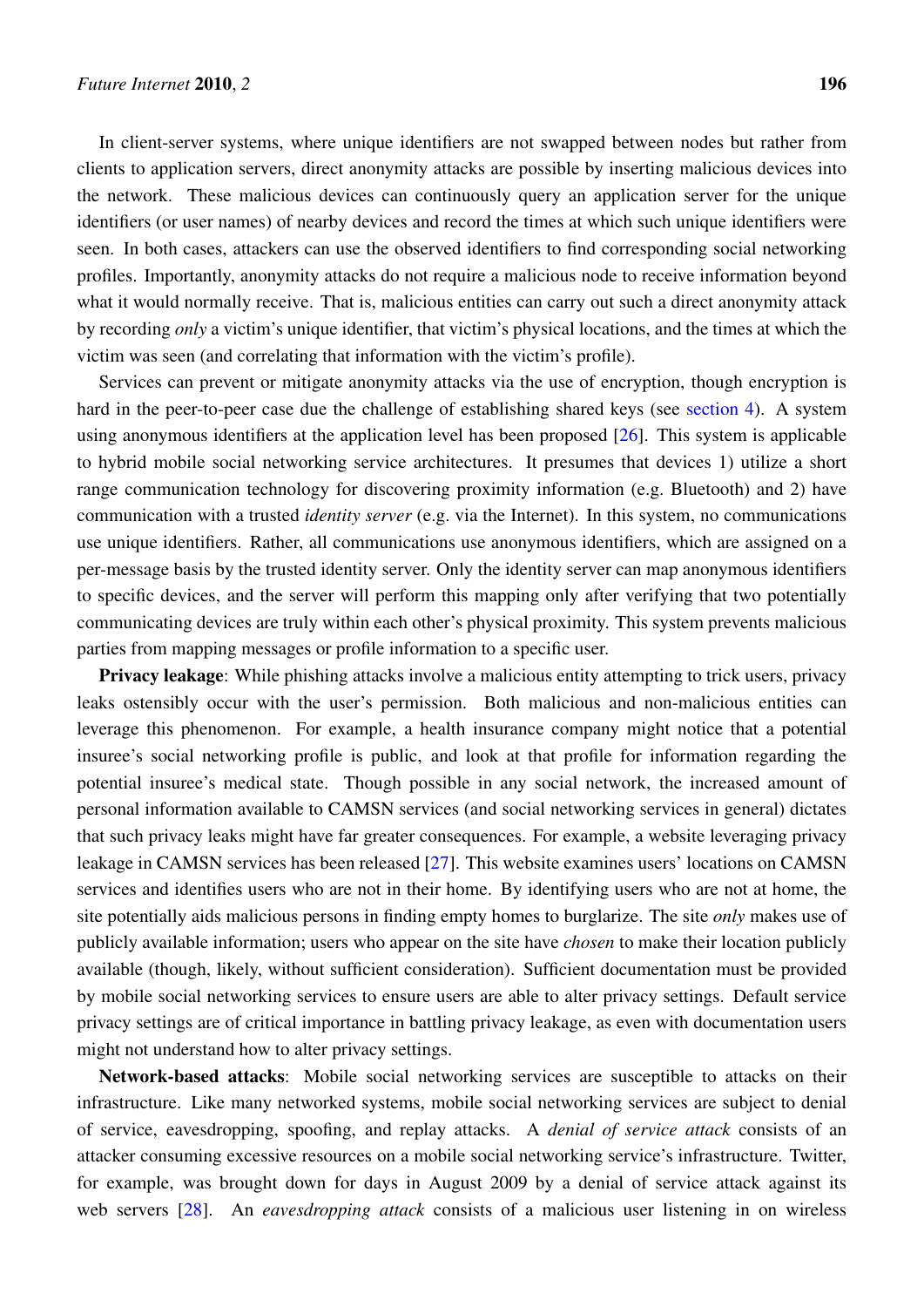communications, and is preventable via end-to-end encryption. A *replay attack* involves eavesdropping, recording, and replaying some critical pieces of information, such as a session authentication or other identifying message. *Spoofing attacks* occur when an attacker pretends to be an identity (or authority) which he is not. Replay attacks are often used in carrying out a spoofing attack. The link layer Address Resolution Protocol (ARP) is notoriously susceptible to spoofing attacks which allow an attacker to take control of the IP address of a legitimate network device [29].

The anonymous identifiers system proposed in [26] prevents eavesdropping, replay, and spoofing attacks. Services can use location verification (see section 5) to aid in the prevention of replay and spoofing attacks. Other methods of preventing replay att[acks](#page-18-2) are summarized in [30].

A *wormhole attack* is a variant of the replay atta[ck i](#page-18-0)n which recorded data from a physical location *A* is replayed at a different physical location *B*, wit[h the inten](#page-13-0)t of making a user or device at location *A* appear to be at location *B*. Malicious entities can use wormhole attacks in m[obil](#page-18-3)e social networking services to create confusion amongst users or to alter network topology with the goal of maliciously intercepting (and replaying) traffic. Differing network speeds make wormhole attacks possible: in a peer-to-peer MSN, if device *X* sends a message *m* to device *Y* , *m* will follow an expected route (e.g. the fastest route) across peer devices. However, if a wormhole is introduced as the shortest path between *X* and *Y* , the message *m* might flow along the wormhole, thus allowing the wormhole's controller to eavesdrop on and manipulate the message *m* (assuming *m* is not encrypted). One solution to wormhole attacks involves the use of Packet Leashes, or limitations on a packet's lifetime and traveled physical distance [31]. A routing protocol which attempts to identify the effects of a persistent wormhole has been proposed [32]. Algorithms utilizing nodes dedicated to the task of monitoring network topology have been proposed [33]. Many other strategies to aid in the prevention and detection of wormhole attacks h[ave](#page-18-4) been proposed and we refer the reader to the following literature for further reading [34,35].

#### 3. Consumer Prod[ucts](#page-18-5) and Active Implantable Medical Devices

<span id="page-7-0"></span>Emergent user-centric and wireless systems consumer products may include personal media [dev](#page-18-6)[ice](#page-18-7)s (e.g. an iPod paired with Bluetooth headphones), wireless computer mice, wireless keyboards, and off-the-shelf 802.11 WiFi hardware. As the cost of wireless transceivers continues to decrease, countless more devices and technologies will make use of them. The pervasive and often personal nature of these devices requires that designers pay attention to their security. We also discuss security issues associated with personal medical devices in this section.

## *3.1. Security and attacks in Consumer Products*

We interpret the phrase *consumer-product security* in two ways. The first, which we adopt primarily, is that of *protecting users from malicious or insecure devices*. The second (and generally less common) view is that of *protecting devices themselves from consumer attacks or "hacks"* (for example, in order to access manufacturer disabled functionalities). A primary reason manufacturers intentionally disable functionalities is to enable product price tiering (e.g. low and high end products) while maintaining highly cohesive manufacturing processes: lower end devices will have excess functionalities disabled rather than removed altogether. These viewpoints of the phrase "consumer product security" are distinct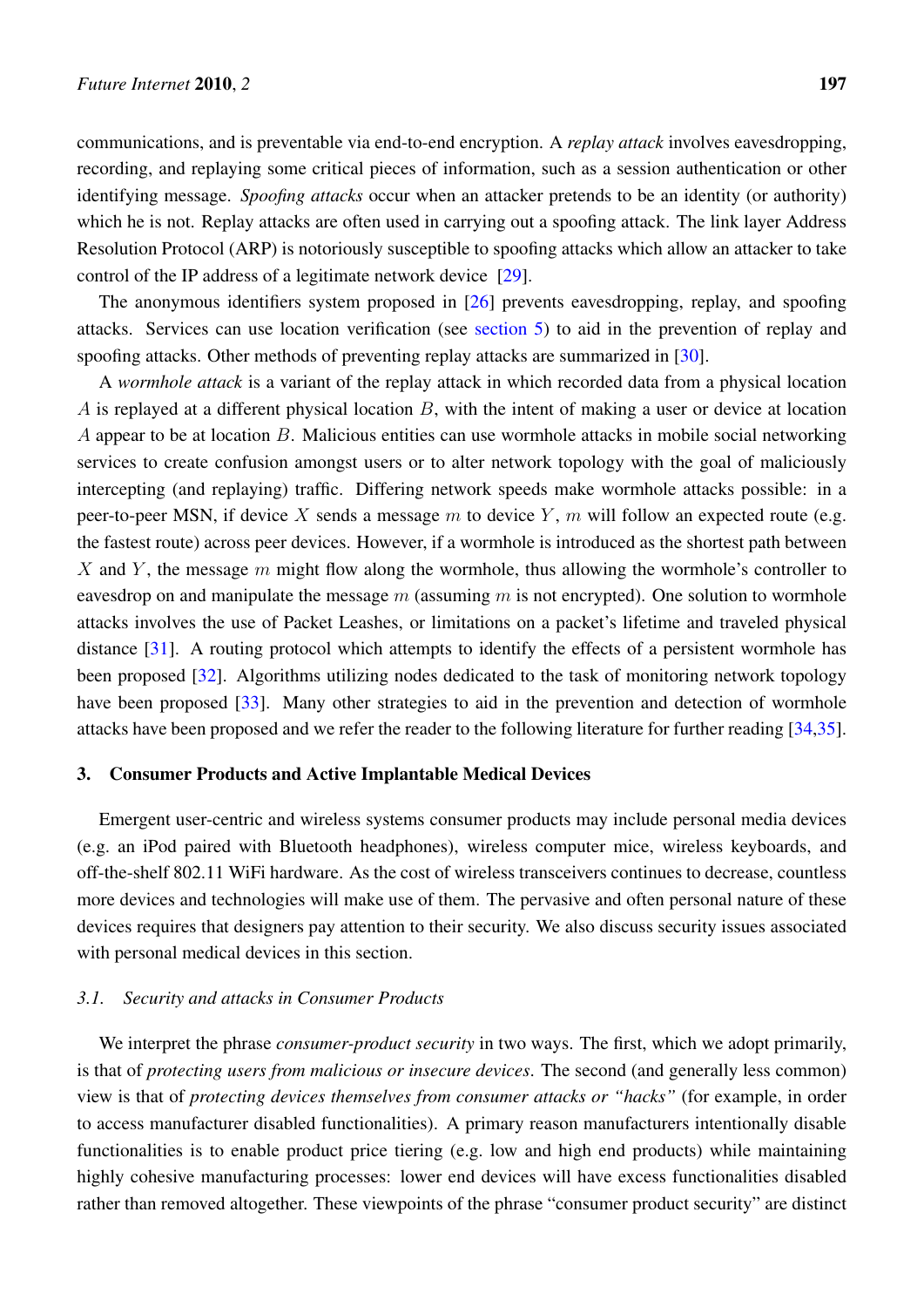but not mutually exclusive; many of the techniques proposed in dealing with the second viewpoint are directly applicable to the first. For example, the use of secure boot processes, robust code reviews, and component isolation in consumer devices has been advocated in order to prevent the introduction of unauthorized, feature-enabling new code [36]. These measures have direct end-user security benefits in that they aid in preventing the introduction of *all* new code, whether that code be user intended or malicious.

In the remainder of this section, we dis[cuss](#page-18-8) security vulnerabilities in consumer products, describing instances of successful attacks upon those vulnerabilities where possible.

Consumer products are susceptible to attacks against anonymity, similar to CAMSN. One example of this is the Nike+iPod Sport Kit [37]. The product utilizes two paired devices, a sensor and a receiver. The sensor is placed in an end-user's shoes, while the receiver is attached to the user's pre-existing iPod. The users' footsteps are monitored by the sensor and reported to the receiver, allowing the user to monitor her exercise. The product utilizes a [no](#page-18-9)n-encrypted unique ID for every sensor. This allows attackers to sniff for the system's presence and, in turn, monitor the end-user's presence at various physical locations. Because the system is physically based (e.g. users wear it), attackers can easily associate overheard unique IDs with individual persons. In this case, the manufacturers of the device failed to recognize that communications between two statically paired devices (sensor and receiver) could easily be encrypted with a symmetric cryptography system.

Side channel attacks allow an attacker to gain useful information by means other than message contents; these attacks are a type of *information leak*. Examples of side channels are inter-packet timing, packet header contents, packet size, and network flow size. An attacker can observe all of these without knowledge of message contents or protocol encryption schemes. Side channel attacks are possible in any networked system including mobile social networks, vehicular ad-hoc networks, and medical devices. Certain features of consumer devices make them particularly favorable targets for side channel attacks. Specifically, side channel attacks are most easily carried out when an estimate of the type of network traffic to be eavesdropped is available.

The SlingBox Pro, a wireless consumer media device utilizing Variable Bit Rate (VBR) compression, was found to suffer from information leak problems [37]. The SlingBox Pro's goal is to encode live media signals (e.g. television or movies), apply VBR compression to the encoded media, and stream the compressed media over a network to the Internet. In testing the SlingBox Pro, researchers used an encrypted 802.11 WiFi network for communicati[ons](#page-18-9). Researchers discovered that they did not need to examine message contents (nor break 802.11 WiFi security measures) in order to discover the movies being viewed by SlingBox Pro users. Rather, the SlingBox's use of VBR compression allowed investigators to correlate network flows with individual media items. For an observed network flow, researchers specifically correlated packet size, inter-packet timing, and packet rate with individual media items – all without knowledge of packet contents. We note that the highly specific purpose of the SlingBox Pro eased the task at hand for two reasons. First, researchers knew apriori the type of traffic they'd be concerned with (e.g. encoded and compressed movies). Secondly, the device's specific purpose ensured that researchers did not need to filter out extraneous traffic (e.g. web downloads) during their sniffing and analysis.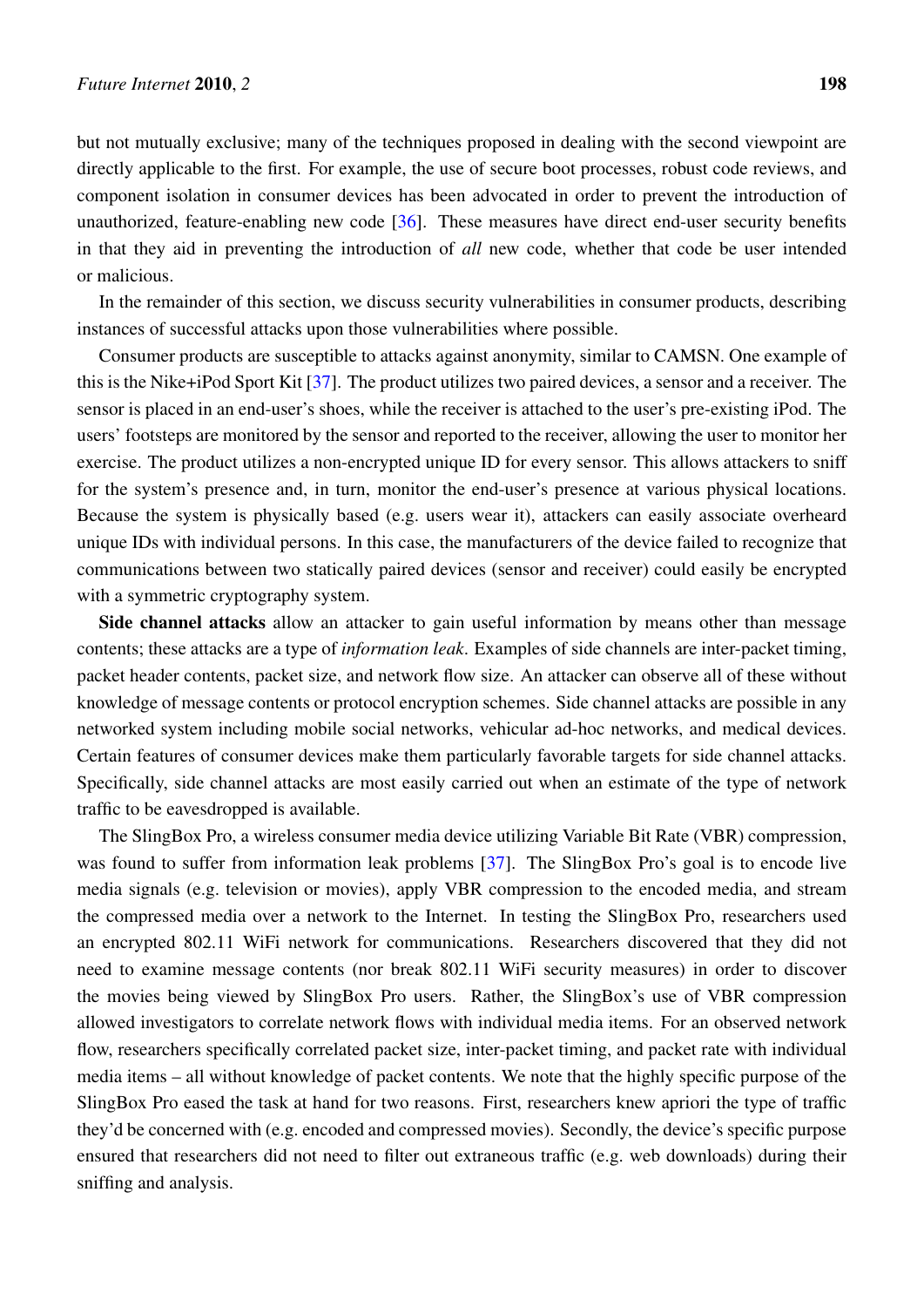Obvious solutions for preventing side channels include padding and attenuating signals. *Padding* emitted signals with random noise would prevent that signal from being identified; however, issues of energy consumption remain. For example, the aforementioned attack against the SlingBox Pro could have been prevented by padding the VBR compressed media streams with random data. The problem here is that the goal of VBR compression is to reduce bandwidth usage, whereas padding media streams with random data would increase bandwidth usage. *Signal attenuation* would use metal shielding to prevent wireless signals from crossing physical boundaries. The economics of massive scale attenuation are hard to justify, as it might require wrapping whole buildings in shielding.

Device fingerprinting attacks occur when side channels are used to *fingerprint* (or uniquely identify) a wireless device. Such unique identification can be used to track a device even if the device takes proactive steps to ensure its anonymity. By simple measurement of a device's physical layer signal characteristics (such as the signal strength, angle of arrival, and time of arrival), invasive localization techniques might be able to track a wireless device's location without appropriate end-user consent, thereby violating the user's location privacy. Because such device fingerprinting is independent of MAC and IP addresses, malicious user tracking may be possible even if a device takes proactive steps (such as frequently changing its MAC and IP addresses) to ensure its anonymity. Fingerprinting attacks can be mitigated by introduction of random communication delays, use of periodic transmissions, introduction of signal attenuation, and use of randomly varying resistors in transceiver hardware (e.g. to randomly alter that signal's physical layer characteristics) [38,39].

Other common methods for protecting location privacy in the face of such device fingerprinting attacks are based on the concepts of *mixed zones* and *anonymous identifiers* [40–42]. In these methods, neighboring wireless devices sometimes enter a [co](#page-18-10)[mp](#page-18-11)letely *silent* state wherein nothing is transmitted by any device. This silent state can be entered whenever a specified time period elapses or whenever a device enters a certain geographic area. At the conclusion of the silent state, [all](#page-19-0) [wir](#page-19-1)eless devices adopt new identities (e.g. new MAC addresses and IP addresses). Since during the silent period the localization system cannot track mobile devices, it may be hard for a localization system to associate the new device identities and locations with the old (e.g. before the silent period) device identities and locations. In this way, the silent state creates a mixed zone that breaks any attempt by a localization system to continuously track a user's location, and hence protects the location privacy of users. Unfortunately, such methods have severe implications in that they limit the ability of *all* localization systems to function– even trusted ones. Similarly, the long disruptions on communication introduced by such methods may be unacceptable.

Many further attacks are possible on consumer products. These attacks include spoofing, phishing, eavesdropping, and wormholes, all of which are described in detail in subsection 2.4. Some manufacturers have proposed strategies for low cost improvements to consumer device security. For example, the usage of a low cost IPSEC proxy to encrypt communications from consumer devices has been proposed [43].

## *3.2. Security Trade-offs in Active Implantable Medical Device Designs*

In this secti[on,](#page-19-2) we focus on active implantable medical devices (AIMDs), a category inclusive of pacemakers, implantable cardiac defibrillators (ICDs), and implanted drug delivery systems. Such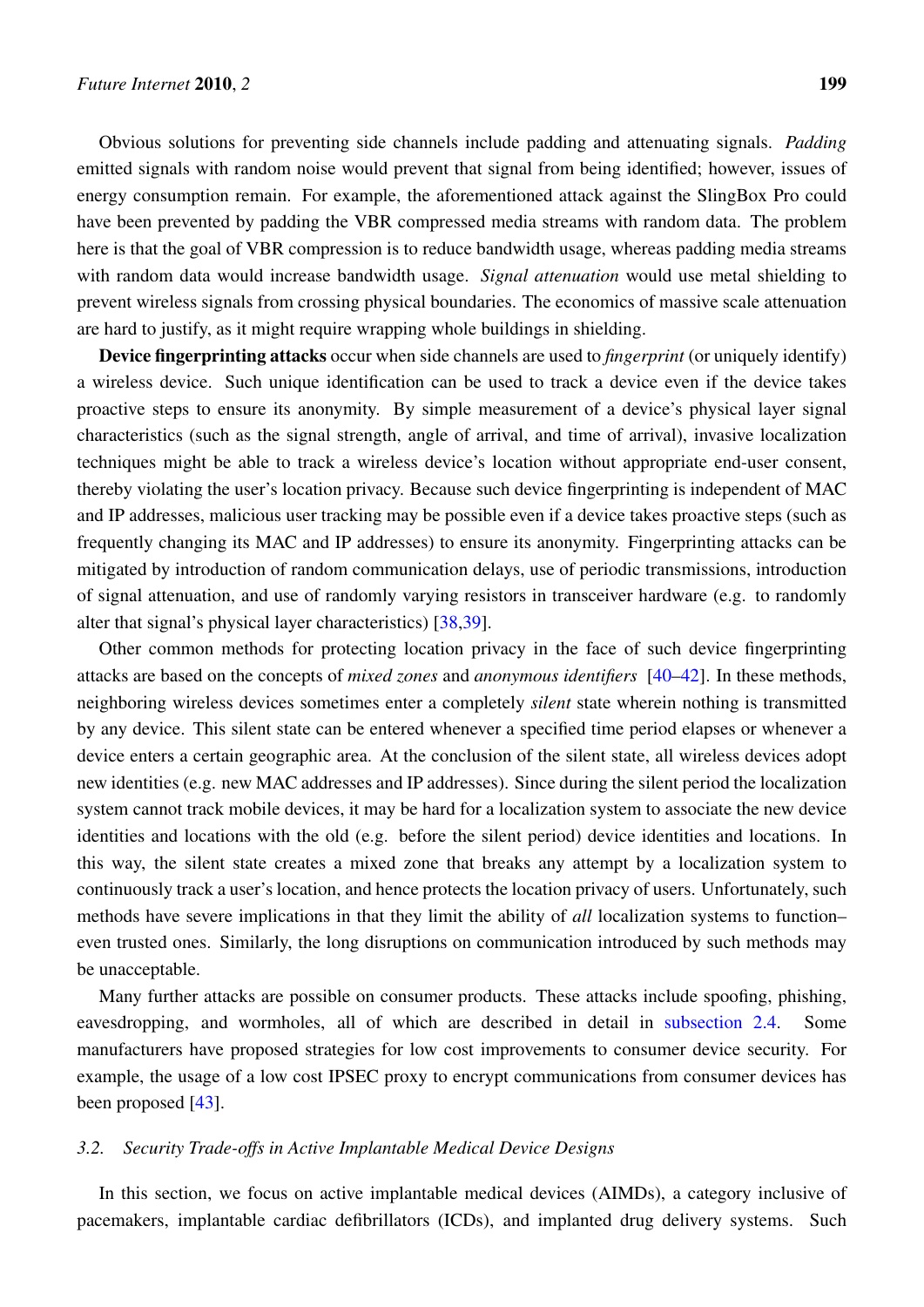devices are becoming increasingly technologically advanced; current generation devices already support remote monitoring by health professionals via 802.11 WiFi [44]. Although external personal medical devices (e.g. glucose meters) and passive implantable medical devices (e.g. replacement joints) are likewise advancing technologically, we do not consider them. Because AIMDs can be repaired or replaced only via highly invasive surgical procedures, and b[eca](#page-19-3)use technologically advanced AIMDs might be susceptible to network attacks, interesting choices must be made and often competing goals must be balanced in designing them.

Designers of AIMDs must ensure that device security and patient privacy are maintained during attacks. However, design techniques aimed at addressing the goals of security and privacy are often at odds with other design goals. We highlight some of these trade-offs below, and, where possible, highlight some promising research in addressing them. In the following paragraphs, we use the term *security* to refer to the information security principles of confidentiality, integrity, and availability. We do not concentrate on physical safety, except in the context of AIMDs carrying out their primary, possibly life preserving functionalities.

Security *vs.* energy usage: Designers must keep the power usage of AIMDs to a minimum, especially considering the physical inaccessibility of AIMDs [45]. This places constraints on the computational power and communications abilities of AIMDs. For example, asymmetric cryptography may not be suitable for use in AIMDs due to its computational requirements.

Current-generation AIMD bearers commonly c[arry](#page-19-4) bracelets or other forms of identification to alert medical professionals of the AIMD's existence (e.g. in an emergency situation). Making these identifying bracelets or cards computationally powerful, and pairing them on a one-to-one basis with their AIMD, has been proposed [46]. An AIMD can offload long range communication and intensive processing onto an externally paired device. The one-to-one pairing between an AIMD and its external device allows the use of power-saving symmetric cryptography between the two. The lack of severe energy constraints on th[e ex](#page-19-5)ternal device allows for the use of computationally more-expensive asymmetric cryptography between it and other external devices (e.g. programmers).

Certainly other power-saving measures are possible. Medical practitioners and AIMD designers must take care to ensure that communications with an AIMD have sufficient benefit to warrant energy usage. For example, medical practitioners might allow non-critical telemetry data to queue on an AIMD rather than fetching it in near-real time, thus avoiding unnecessary AIMD energy usage.

Security *vs.* device lifetime: AIMDs cannot be replaced or physically repaired without surgery. Similarly, they cannot be updated (e.g. software patching) without a patient visit to a trusted device programmer (e.g. physician). Because of these facts, AIMDs must be designed with longevity in mind. This requirement is in contrast to the security paradigm of, for example, desktop computers, which require frequent rollouts of software updates to correct security flaws.

Protocols used to communicate with AIMDs must be designed for a very long lifespan. A single AIMD might serve a patient for 15 or more years, and this single AIMD might communicate with many different types and generations of external hardware throughout its lifespan. Each of these pieces of external hardware must support communication with the possibly obsolete AIMD; communication with a functioning AIMD cannot be hindered in the name of technological obsolescence [47].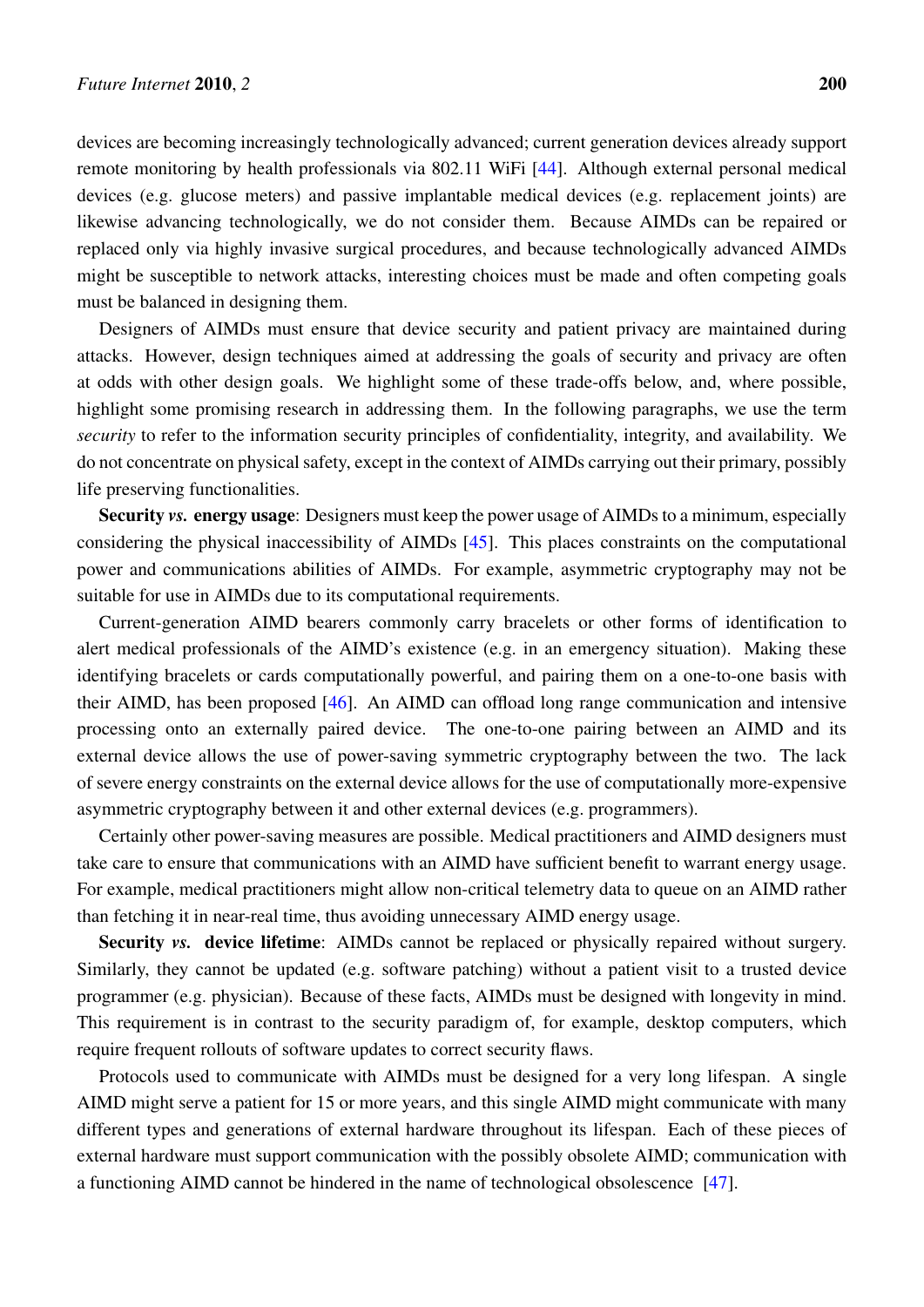Security *vs.* accessibility: An AIMD must be secure against an attacker on a day-to-day basis, but in an emergency situation that same device must allow for accessibility by previously unauthorized personnel (e.g. emergency room physicians or paramedics) [45]. An AIMD cannot easily differentiate between these scenarios in order to vary security settings, this due to a lack of physical access to the AIMD and aforementioned power constraints on it. Designers of an AIMD, then, might consider criticality-aware access policies infeasible (see [48] for readi[ng o](#page-19-4)n criticality-aware access policies).

Solutions for secure AIMD accessibility which are completely internal to an AIMD (that is, without a paired external device) have been proposed. One such solution proposes that AIMDs emit an audible warning during communication sessio[ns,](#page-19-6) thereby enabling a patient to physically leave the communication range of unauthorized communicators [46]. It has been proposed that AIMDs and their programmers can mutually authenticate one another via observed physiological signals (for example, heart rate variability). These mutually observed signals would be used as the basis for a biometric encryption and authentication scheme between progra[mme](#page-19-5)r and AIMD [49,50].

Security *vs.* functionality: As computational and medical hardware continue making strides in power efficiency, it is possible to put more functionality on-board an AIMD. Designers should analyze these functionalities to ensure they do not introduce excessive security or patie[nt s](#page-19-7)[afet](#page-19-8)y risks. For example, the ability to reprogram or otherwise communicate with an AIMD from a long distance is of great benefit medically, but unfortunately also allows attackers to carry out malicious activities from a long distance. Similarly, strong authentication between AIMDs and communicating devices is desired from a security standpoint, but latencies introduced by such a system may be medically unacceptable [46].

Security *vs.* data retention: Though a medical practitioner might desire an AIMD to contain a patient's entire medical history, this would allow a successful attacker access to the patient's history. Designers should evaluate the trade-offs between inclusion of data, the desire to keep t[hat](#page-19-5) data out of an attacker's hands, and the effectiveness of device security measures.

Beyond the trade-offs of AIMD design described above, specific attacks on AIMDs are possible, including attacks against anonymity. Any communication system deployed in an AIMD must guard against denial of service attacks. Such attacks might include blocking of computational resources, depletion of energy reserves, or jamming of communications channels [45]. An AIMD utilizing a challenge-response authentication protocol might be susceptible to all three of these defects: generating a response utilizes computational resources, wireless communication utilizes significant energy reserves, and that same wireless communication further consumes communications c[hann](#page-19-4)el bandwidth. An AIMD can mitigate these attacks by filtering communication from devices which are known, or reasonably suspected, to be malicious [51,52]. Efficiently and accurately categorizing third party devices as malicious remains a challenge.

## 4. Cryptography and Wir[eles](#page-19-9)[s S](#page-20-0)ecurity

<span id="page-11-0"></span>Cryptographic techniques form the first line of defense for securing wireless communications. Although this paper is not particularly focused on applied cryptography in wireless systems, we give a brief overview of the basic concepts. The three basic security requirements specified by the IEEE for wireless local area network (WLAN) environments are authentication, confidentiality, and integrity. *Authenticity* is to ensure the identity of the sender of a message. *Confidentiality* guarantees that a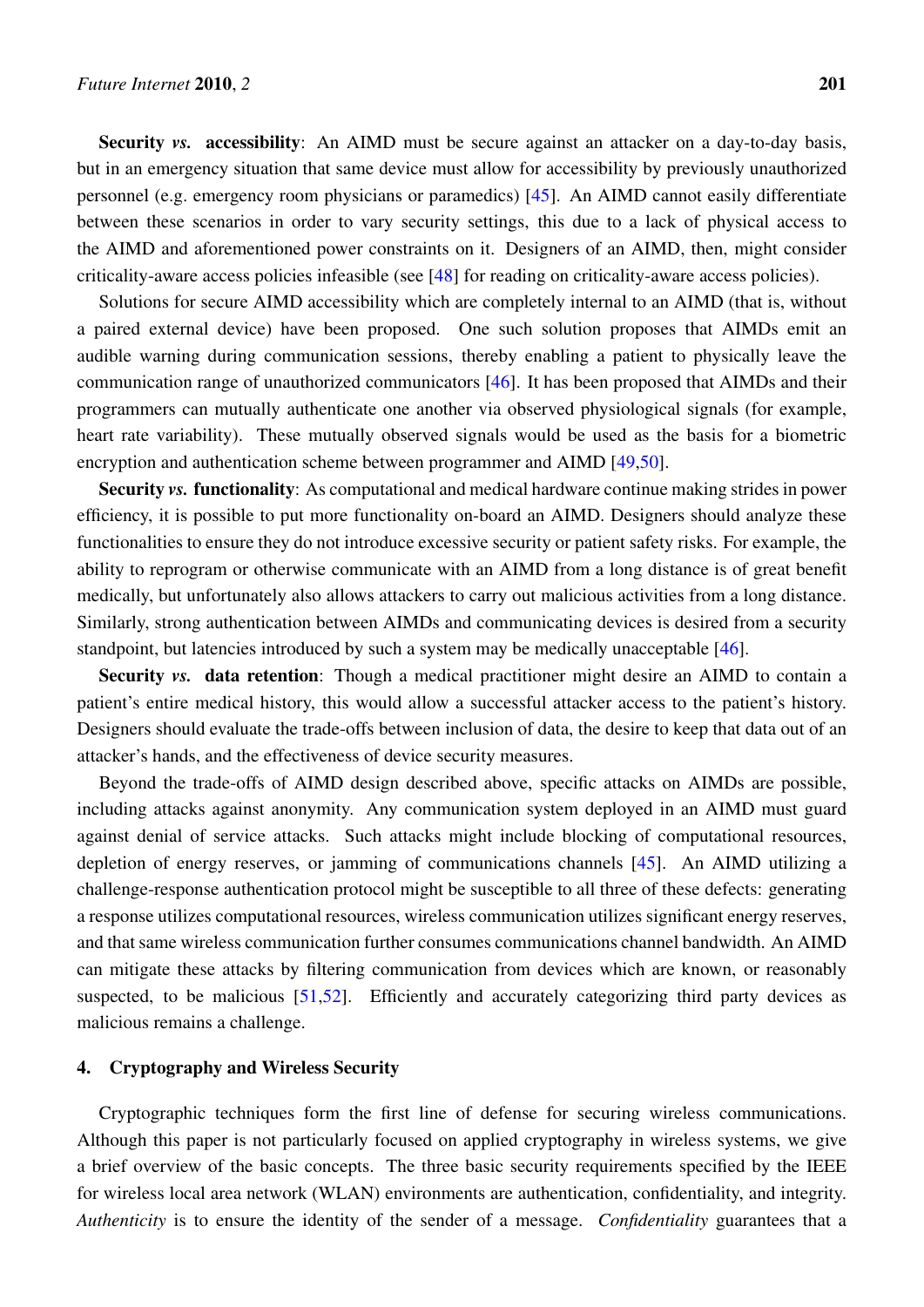There are two main cryptographic paradigms: symmetric and asymmetric. *Symmetric cryptographic systems* (such as the Advanced Encryption Standard, AES [53]) use the same secret key for message encryption and decryption. They require the sender and receiver to agree on a shared key before communicating. Symmetric encryption is fast, relatively simple, and widely used for encrypting large data flows. *Asymmetric encryption schemes*(such as the RSA [pub](#page-20-1)lic-key encryption scheme [54]) require the receiver to have a key pair—a public key known by others and a private key known only to the receiver. The sender encrypts a message with the public key of the receiver. The receiver, upon obtaining the ciphertext, decrypts it with her private key. In public-key signature scheme, a signer use[s he](#page-20-2)r private key to sign a message for message integrity purpose and produces a digital signature. A verifier, upon obtaining the signature and the message, uses the signer's public key to verify the digital signature and make sure that the message has not been tampered with.

have been proposed to secure communications in wireless networks.

Asymmetric or public-key encryption schemes require the sender to know the correct public key of the receiver, similarly public-key signature scheme requires the verifier to know the public key of the signer. The authenticity of a public key is extremely important—using the wrong public key in decryption may result in the receiver erroneously accepting an adversary's message, possibly leading to attacks. Asymmetric cryptography is computationally more expensive than symmetric ones, making its usage in embedded or power constrained environments difficult.

In an environment where there are central trust authorities, services can use digital certificates to bind a public key to an identity and verify that a public key belongs to an individual. For example, VeriSign is one of the Internet's major certificate authorities. The digital certificates used in SSL and HTTPS utilize *public key cryptographic schemes*. Specifically, they use a public key digital signature scheme for initial trust establishment. Once trust is established between the client and the server (e.g. a Web server and a client's browser in the HTTPS case), a shared key is negotiated and used for encrypting subsequent communications.

In decentralized wireless networks (such as wireless ad-hoc networks) the infrastructure is fluidic—there is no pre-defined trust authority and the rate at which nodes join and leave the network may be high. The task of establishing trust between nodes is therefore difficult. For example, in Mobile Ad-Hoc Networks (MANETs) each node voluntarily forwards data to other nodes, but the determination of which nodes forward what data is made dynamically based on network connectivity. The mobile nature of MANETs leads to frequent network topology changes. Securing the communication in such a decentralized wireless system is challenging and may require advanced cryptographic tools such as threshold cryptography [55,56]. In *threshold cryptosystems*, a secret (e.g. certificate or other valuable data) is split into shares, and any *k* nodes can combine their shares to recover the master secret, which may be used for signing certificates or other critical operations. The advantage of using threshold cryptosystems in MAN[ET](#page-20-3) [is th](#page-20-4)at no single node needs to take the responsibility of storing the master secret and being available and reachable all the time. The distribution of secrets among a number of nodes effectively *decentralized* the trust management without compromising the security. We refer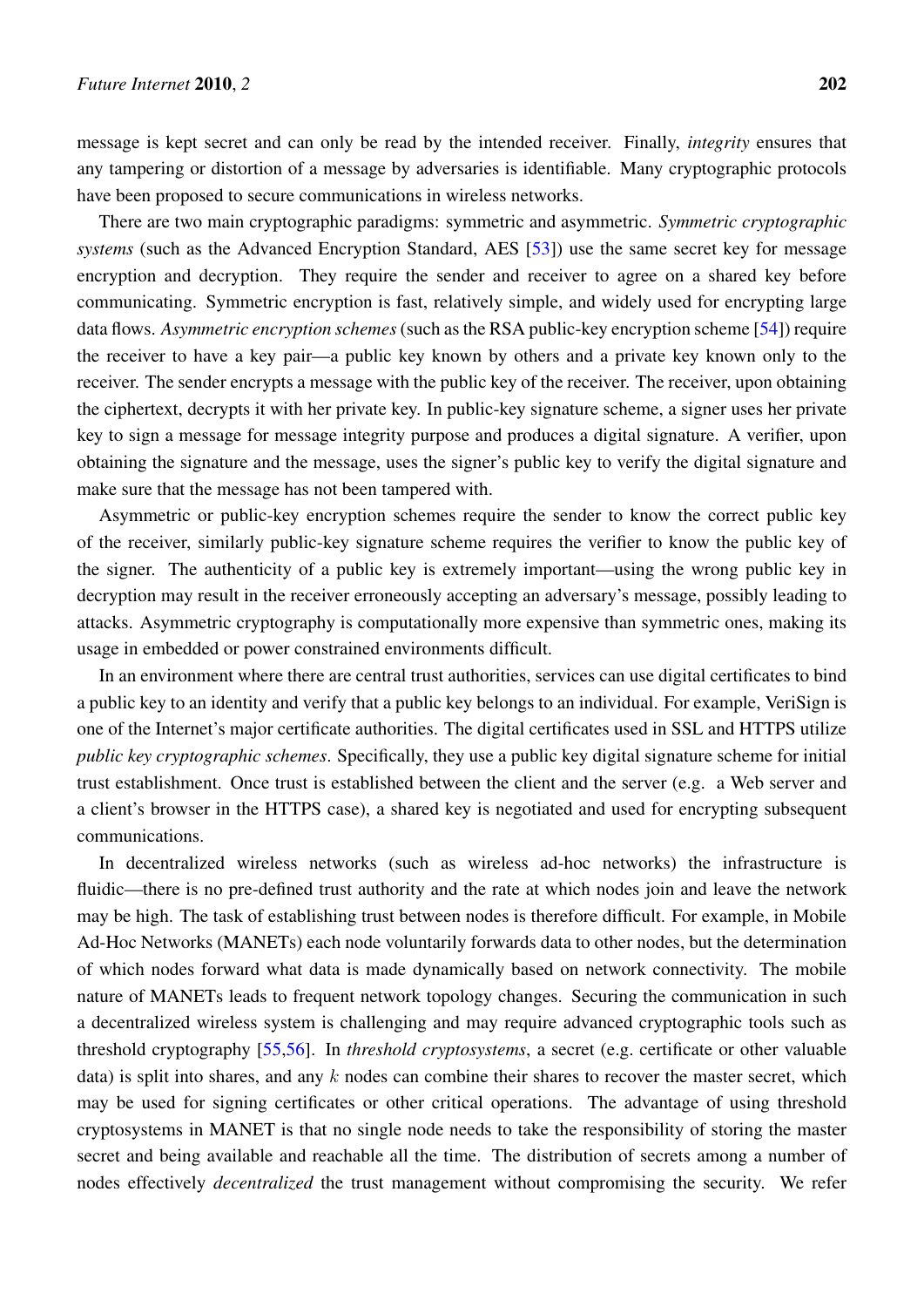readers to the literature for more discussion on applying threshold cryptography to securing decentralized wireless systems [57–60],

# 5. Increasing Robustness with Location Verification and Computation

<span id="page-13-0"></span>The use of loc[aliz](#page-20-5)[atio](#page-20-6)n services in pervasive devices is increasing. Many technologies have been built upon an underlying assumption of available location information. These applications may have a need to securely verify the locations reported by pervasive devices, as such pervasive devices may be malicious or simply incorrect in reporting their location. Inaccuracies, whether malicious or accidental, are possible without regard to who or what is performing the localization. When a device is responsible for calculating its own location using trusted, externally provided information (as in *self-derived* localization), the device may calculate and report a malicious or incorrect location. Likewise, when a device has its location calculated by trusted infrastructure, and this location is then reported back to the device (as in *network-derived* localization), the device might maliciously alter information used by the network in calculating its location. For example, a malicious device can alter its signal characteristics.

The goal of *location verification* is to verify that location information reported by potentially malicious devices is accurate to some degree; service designers should view location verification as an additional, security-enhancing step in the process of localization. Location verification is a distinct problem from *secure localization*; the latter's goal is to allow devices to localize themselves in a hostile environment [61]. We do not consider the problem of secure localization in this paper.

#### *5.1. Distance Ranging*

Distance r[ang](#page-20-7)ing is used to enable location verification via distance bounding, *i.e.*, distance ranging is the foundation of the location verification. In a distance bounding location verification system, one device (a verifier) asserts that another device (a prover) is within a preset distance from it. Below, we provide some insight into the methodologies used to carry out distance ranging.

Time of Flight (TOF) ranging methods entail precise measurement of the travel time *t* of data between two devices, *A* and *B* [62]. A ranging system can calculate the maximum distance from *A* to *B* by knowing the communication medium's transmission speed and an estimate *h* of hardware induced delays. In the case of radio transmissions, where the transmission speed is  $c$  (the speed of light), the maximum distance would be  $c(t - h)/2$  $c(t - h)/2$  $c(t - h)/2$ .

Time Difference of Arrival (TDOA) ranging systems use multiple TOF verifiers to triangulate the location of a verifier in a process known as *multilateration* [63,64]. Ranging via TOF does not require bidirectional communication; a unidirectional data transmission is sufficient for the receiver (e.g. verifier) to calculate its distance from the sender (e.g. prover) provided packets are appended with their send time and clocks are synchronized.

Malicious parties can abuse TOF ranging in both the unidirectional and bidirectional cases. In the unidirectional message case, the receiver cannot guarantee that the send time appended to the received packet is accurate. In the bidirectional message case (a message from *A* to *B*, then from *B* to *A*), *A* cannot guarantee that *B* did not delay its return message unnecessarily. As *B* can only increase the range estimates by delaying the return message, verification systems can still function [65,66]. Even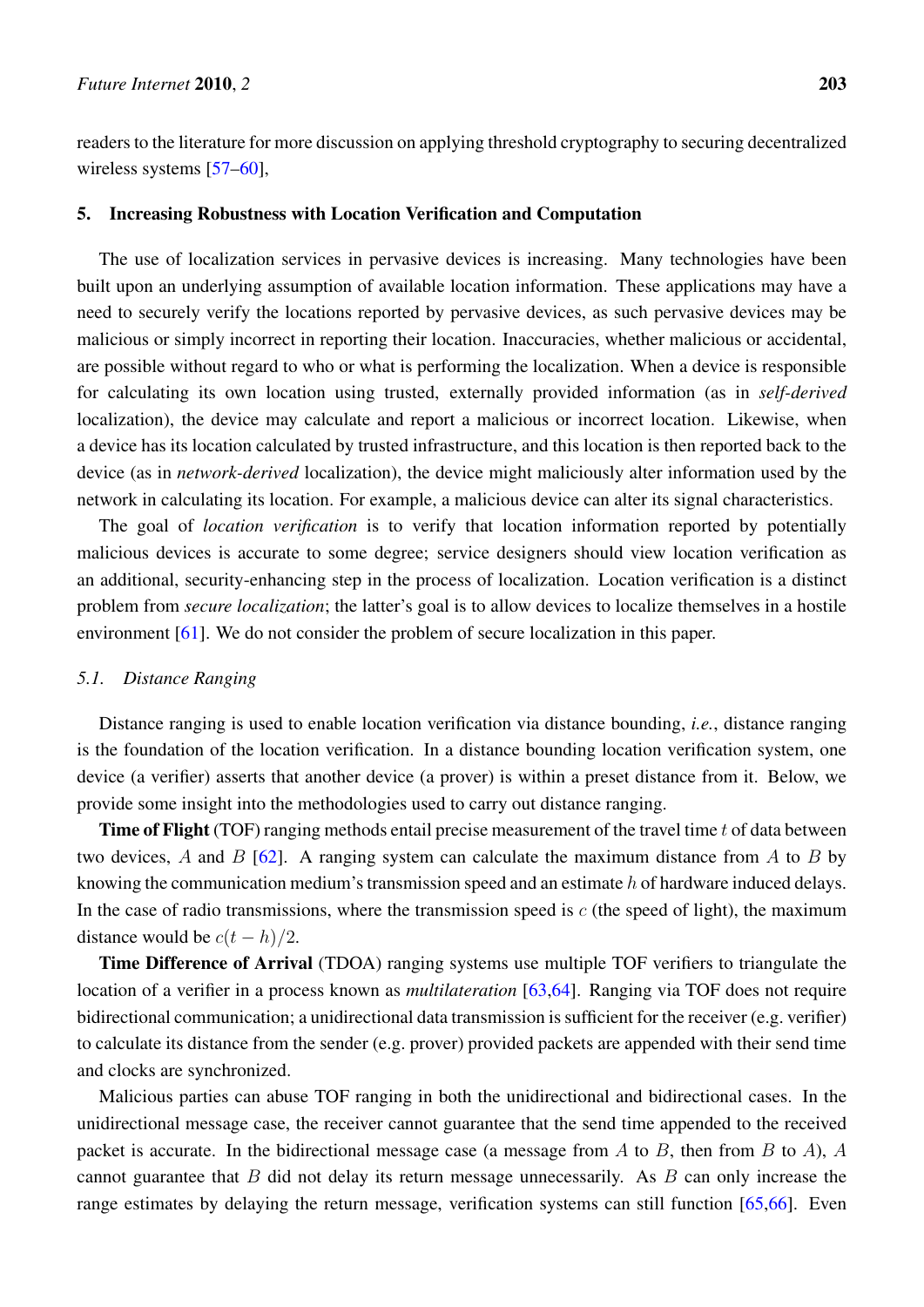operating under the assumption that both parties are trusted, TOF ranging requires highly precise timing measurements, and is thus subject to large discretization error [67]. A clock accurate to millisecond precision will allow for up to 300 kilometers of error in distance calculated during a round trip transmission (assuming radio transmissions are used). It is possible, though costly, to use alternative communication mediums with a slower propagation speed in or[der](#page-21-0) to allow for lesser clock accuracy. The use of ultrasound in one direction of communication lowers the error term by about the order of  $10^6$ . Major problems with the usage of such slower mediums include their high cost and their susceptibility to *wormhole attacks*.

Received Signal Strength (RSS) ranging utilizes the fact that radio or ultrasound signals decay with distance; receipt of a weak signal indicates either a weak transmitter or a large distance from the sender. Knowing the transmitter's output power in advance allows for ranging by mapping the received signal power through a function to distance. Many technologies exist to utilize existing 802.11 WiFi or Bluetooth infrastructure to carry out RSS ranging. Unfortunately, a malicious node can defeat RSS ranging by varying its transmit power in different directions (e.g. by using directional antennas), or by changing its transmit power with time. In addition, off-the-shelf, commodity hardware often does not make available an accurate measure of received signals' power. 802.11 WiFi device drivers are not required to provide access to this information through device drivers. Rather, the drivers must specify a RSSI value, which need not linearly map to received signal power in decibels [68].

## *5.2. Methods for Location Verification*

One of the earliest solutions to the problem of secure location verificati[on](#page-21-1) is *distance bounding*, which attempts to prove that a pervasive device, a *prover*, is within a bounded distance of a trusted *verifier* [65,66]. The physical space in which a verifier will attest to a prover's location is known as that verifier's *Region of Acceptance*, or ROA. The distance bounding that a verifier performs on a prover involves distance ranging. The ability of a verifier to perform its job is based on the assumption that either 1) [the](#page-20-9) [pr](#page-21-2)over has only limited capability to distort the distance ranging process (e.g. the prover can increase but not decrease his calculated range from a verifier) or 2) the prover does not know the location of verifiers.

Probabilistic methods for location verification have been proposed [69,70]. These methods utilize the fact that it is possible to probabilistically relate the hop count (or number of devices through which a message passes) between nodes of a randomly dispersed Wireless Sensor Network (WSN) to Euclidean distance [71]. Namely, they work by bounding the Euclidean distanc[e be](#page-21-3)[twe](#page-21-4)en two nodes according to the number of network hops between them. Unfortunately, these methods impose sufficiency limitations on network density; malicious or malfunctioning nodes are more difficult to detect in sparse networks.

Attac[ks ag](#page-21-5)ainst such probabilistic methods of location verification are possible. As the methods rely on reputation information communicated between peers, an attacker can use a variant of the Sybil attack to disrepute a victim node and cause blacklisting of that node. Similarly, a malicious node can alter the per-packet hop count information on which probabilistic location verification methods are dependent. Methods of securing verification systems against these and other attacks have been proposed. Inferring hop count from packet length might help in securing networks against nodes which maliciously alter the hop count of packets [69].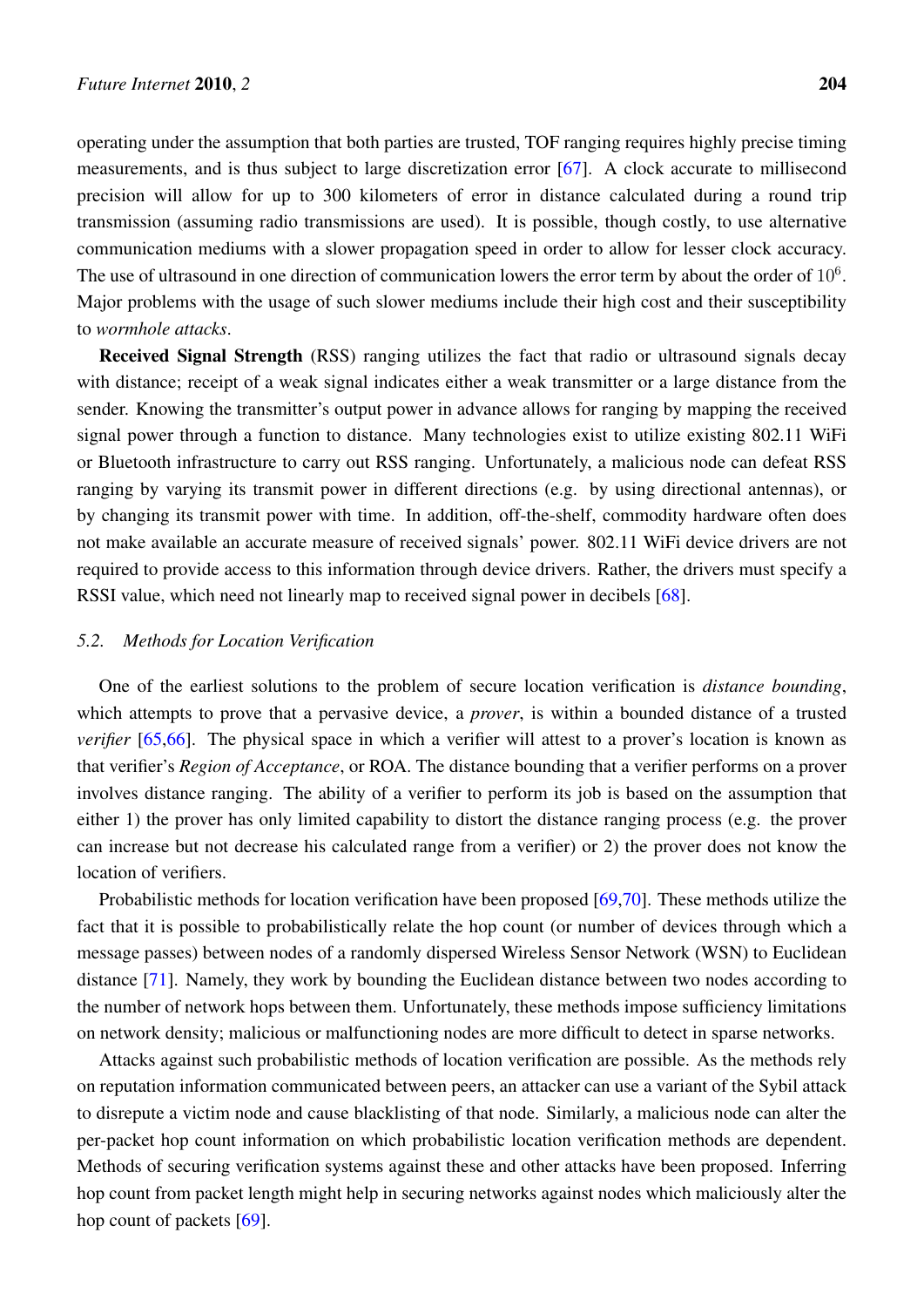Two algorithms for secure location verification have been proposed in [72]. These algorithms attempt to verify that estimations of the same parameters (e.g. node location) are sufficiently close. The first algorithm looks for inconsistencies in four derived matrices (representative of network layout information), while the second is an iterative algorithm which utilizes an indic[ator](#page-21-6) value based on node neighbor consistency.

Neighboring sensors may be utilized for location verification. A method of position verification tailored to Vehicular Ad Hoc networks (VANETs) has been proposed [73]. This method utilizes a weighting of multiple *sensors*. Importantly, in the work's context, sensors refer to parameters that are used to heuristically determine whether or not a node is reporting the wrong location. As an example of the work's defined sensors, the *acceptance range* sensor utilizes the [fac](#page-21-7)t that VANET transceiver hardware typically has a well defined range; communications received from nodes known to be outside this range are flagged as likely to be lying about their position. As another example, the *proactive exchange of neighbor tables* sensor communicates neighboring node information across nodes, using it to find and flag inconsistencies in the reported network topology. Another location-based neighborhood authentication scheme was proposed by Zhang *et al.* that takes advantage of a group of special mobile anchors [74]. The anchors may be mobile robots and can perform coordinated group movement for collecting and measuring sensor data for location verification.

## *5.3. Ro[bus](#page-21-8)t Location Computation for Attack Source Positioning*

This section concerns methods for locating attack sources and attackers. With the pervasive deployment of wireless systems, it is quite easy for an attacker to launch network attacks from a wireless terminal against remote critical network infrastructure—including national, financial, energy, transportation and military systems. Traditional trace-back techniques for wired networks can only identify the wireless network access point used by an attacker. Such rough identification is far from sufficient in wireless networks, as the attack source can be any node in the coverage range of the access point. The highly mobile, anonymous, and stealthy nature of wireless communication demands that finding the true location of an attacker be done using wireless localization schemes.

Traditional localization methods [75,76] rely on passive observation of the attacker's signal characteristics, such as its connectivity with neighboring access points, signal strength, *etc.*, to make a position estimation. An intelligent attacker equipped with advanced radio technologies, like directional antennas and software defined radios ([SD](#page-21-9)[Rs\)](#page-21-10), can change its beam (or directional radio) direction and radio parameters to distort these signal features as well as significantly limit the measurements of its signal. In this way, it becomes very difficult for a localization system to compute the accurate location of an attacker and hence such an attacker can hide his/her position with great ease and anonymity.

A method for enabling the robust location computation of an intelligent attack source is proposed in [77]. In this method, the network proactively coordinates the wireless access points around the attacker to lure the attacker to change its beamforming (or directional signal filtering) direction. In this way, the attacker unintentionally allows more access points to measure its signal features, such as ang[le o](#page-21-11)f arrival, Received Signal Strength Indicator (RSSI), and connectivity to its neighboring nodes. With enough measurement of network topology and wireless transmission features, the attacker can be correctly positioned.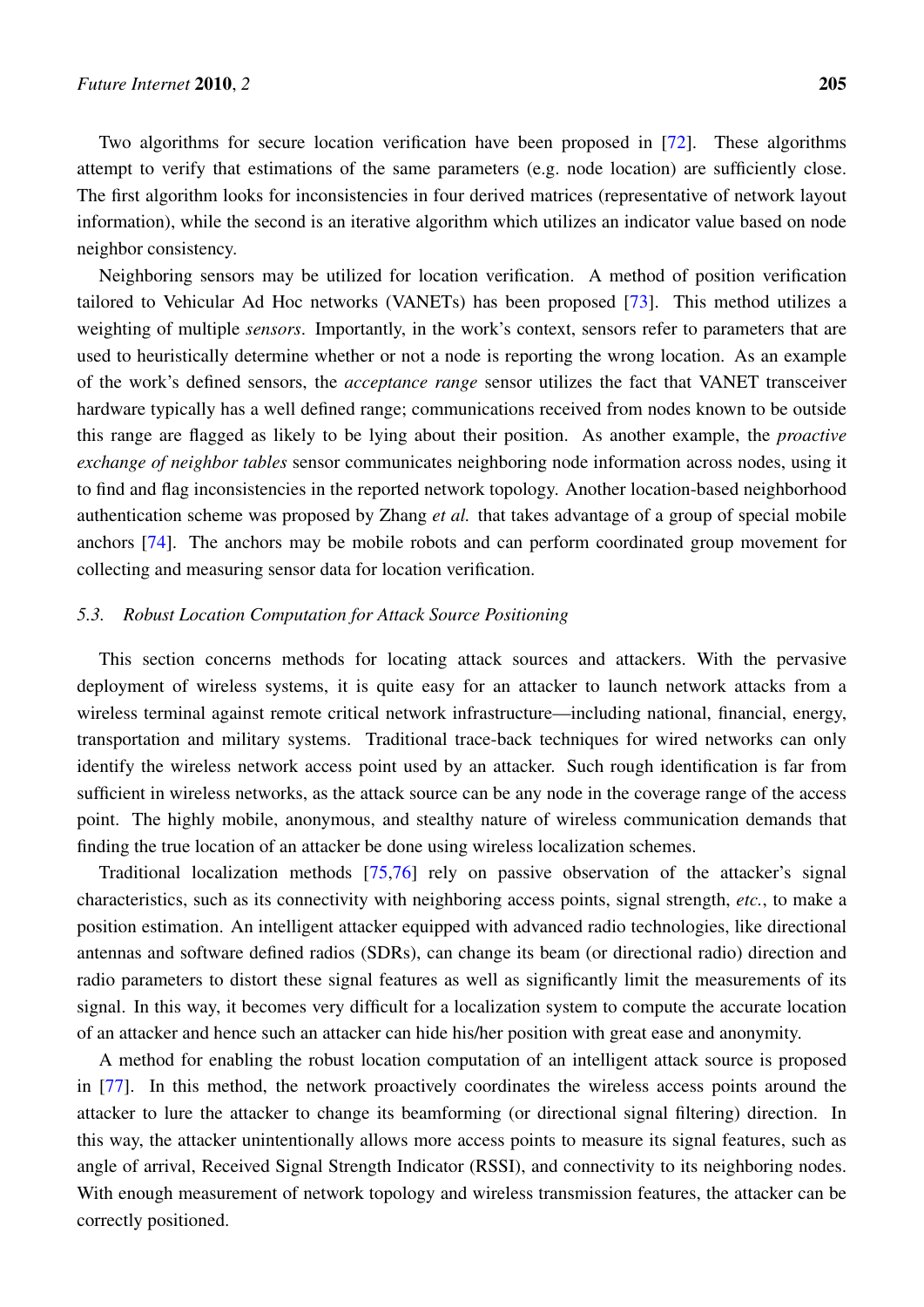#### <span id="page-16-0"></span>6. Conclusions and Open Problems

We have described the challenges faced in securing the communication and services of user-centric wireless systems. Such systems are often decentralized. On one hand, this decentralization enables users to conveniently share, access, and control unprecedented amounts of information, resources, and services. On the other hand, the broadcast and ad-hoc nature of wireless communication creates security and privacy challenges. We started our discussion by looking at location or proximity based, user-centric wireless applications. In particular, we explored the security ramifications of decentralization and contextualization on mobile social networks. We discussed location verification techniques as a method of improving these and other location based services. We looked at security issues that must be dealt with when using wireless technologies in consumer products and active implantable medical devices.

At present, many methods for protecting location privacy against a malicious localization or tracking system depend on clients and networks co-operating in a security protocol. Network trust cannot always be established, however (e.g. at a public access point). It will be important to develop solutions that allow users to control their location privacy as well as their own communication history without establishing network trust. Furthermore, current methods for protecting location privacy might make the localization process difficult for all localizers—even trusted ones. Contextually supporting pervasive devices with location information while simultaneously preserving location privacy remains an issue.

Preventing information leaks via side channels remains an issue. Many wireless devices are susceptible to side channel attacks, for example by fingerprinting of a wireless transceiver's physical layer characteristics. Current methods of preventing against information leaks are either expensive or obtrusive. As wireless technologies become more pervasive, more opportunities for observing leaked information will be made available to attackers. It will be necessary to prevent information leakage at all communication layers, including the hardware level.

Many current cryptographic solutions (e.g. public key cryptosystems and threshold cryptography) consume a great deal of energy, and as such are unsuitable for resource constrained devices. Although a device's resource constraints can often be worked-around (e.g. via the use of a paired, non-resource-constrained device), security measures completely internal to that device would have significant benefits, including lower overall energy usage and fewer system components.

## Acknowledgment

This work has been supported in part by NSF grant CNS-0831186.

# References

- <span id="page-16-1"></span>1. Schilit, B.; Adams, N.; Want, R. Context-Aware Computing Applications. In Proceedings of WMCSA '94: The 1994 First Workshop on Mobile Computing Systems and Applications, 8–9 December 1994, Santa Cruz, CA, USA; IEEE Computer Society: Washington, DC, USA, 1994; pp. 85–90.
- <span id="page-16-2"></span>2. Facebook. Available online: http://facebook.com (accessed on 22 January 2010).
- <span id="page-16-3"></span>3. MySpace. Available online: http://myspace.com (accessed on 19 January 2010).
- 4. Twitter. Available online: http://twitter.com. (accessed on 19 January 2010).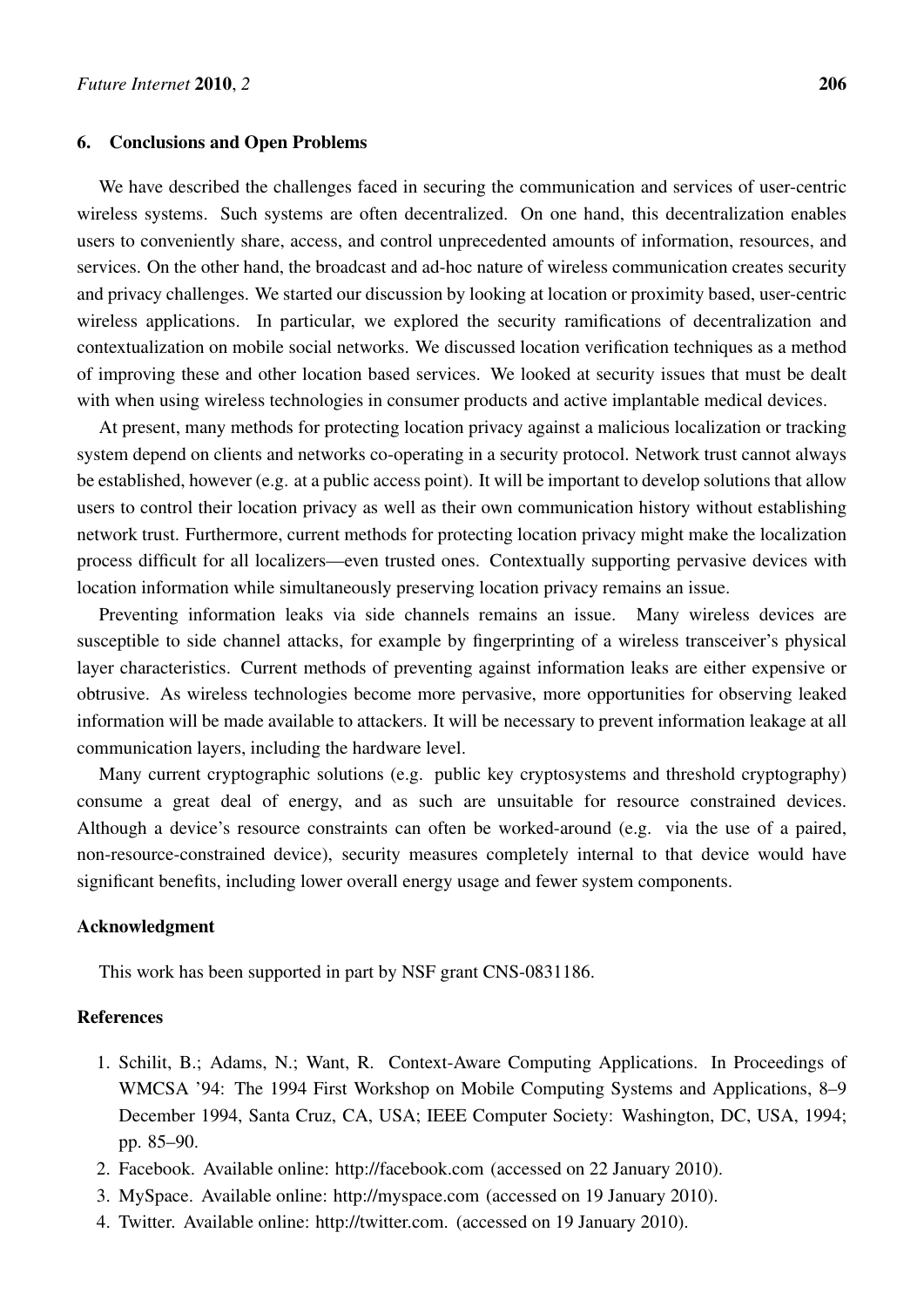- 5. Beach, A.; Gartrell, M.; Akkala, S.; Elston, J.; Kelley, J.; Nishimoto, K.; Ray, B.; Razgulin, S.; Sundaresan, K.; Surendar, B.; Terada, M.; Han, R. WhozThat? evolving an ecosystem for context-aware mobile social networks. *IEEE Network* 2008, *22*, 50–55.
- <span id="page-17-0"></span>6. CenceMe. Available online: http://cenceme.org (accessed on 22 January 2010).
- <span id="page-17-4"></span>7. Foursquare: Learn More. Available online: http://foursquare.com/learn more (accessed on 22 January 2010).
- 8. BrightKite: Learn More. Available online: http://brightkite.com/learn more (accessed on 22 January 2010).
- <span id="page-17-3"></span>9. About Loopt. Available online: http://loopt.com/about (accessed on 22 January 2010).
- <span id="page-17-1"></span>10. Google Latitude. Available online: http://latitude.google.com (accessed on 22 January 2010).
- <span id="page-17-2"></span>11. Li, J.; Khan, S.U. MobiSN: Semantics-based Mobile *ad hoc* Social Network Framework. In Proceedings of 52nd IEEE Global Communications Conference (Globecom), Honolulu, HI, USA, December 2009.
- 12. Eagle, N.; Pentland, A. Social Serendipity: Mobilizing Social Software. *IEEE Pervasive Comput.* 2005, *4*, 28–34.
- 13. Aka-Aki. Available online: http://aka-aki.com (accessed on 22 January 2010).
- <span id="page-17-5"></span>14. Jambo. Available online: http://jambo.net (accessed on 22 January 2010).
- 15. Mobiluck. Available online: http://mobiluck.com (accessed on 22 January 2010).
- <span id="page-17-6"></span>16. Aka-Aki Blog. Available online: http://blog.aka-aki.com/?p=237 (accessed on 22 January 2010).
- <span id="page-17-7"></span>17. Douceur, J.R. The Sybil Attack. In *IPTPS '01: Revised Papers from the First International Workshop on Peer-to-Peer Systems*; Springer-Verlag: London, UK, 2002; pp. 251–260.
- <span id="page-17-15"></span>18. Levine, B.N.; Shields, C.; Margolin, N.B. *A Survey of Solutions to the Sybil Attack*; Techical Report 2006-052; University of Massachusetts Amherst: Amherst, MA, USA, 2006.
- <span id="page-17-8"></span>19. Newsome, J.; Shi, E.; Song, D.; Perrig, A. The sybil attack in sensor networks: analysis & defenses. In Proceedings of IPSN '04: The 3rd International Symposium on Information Processing in Sensor Networks, Berkeley, CA, USA, 26–27 April 2004; ACM: New York, NY, USA, 2004; pp. 259–268.
- <span id="page-17-9"></span>20. Zhang, Y.; Liu, W.; Lou, W.; Fang, Y. Location-based compromise-tolerant security mechanisms for wireless sensor networks. *IEEE J. Sel. Area. Commun.* 2006, *24*, 247–260.
- <span id="page-17-10"></span>21. Trusted Computing Group. Available online: http://trustedcomputinggroup.net (accessed on 22 January 2010).
- <span id="page-17-11"></span>22. AbuHmed, T.; Nyamaa, N.; Nyang, D. Software-Based Remote Code Attestation in Wireless Sensor Network. In Proceedings of 52nd IEEE Global Communications Conference (Globecom), Honolulu, HI, USA, December 2009.
- <span id="page-17-12"></span>23. Shaneck, M.; Mahadevan, K.; Kher, V.; Kim, Y. Remote software-based attestation for wireless sensors. In Proceedings of The 2nd European Workshop on Security and Privacy in *ad hoc* and Sensor Networks, Visegrad, Hungary 13–14, July 2005.
- <span id="page-17-13"></span>24. von Ahn, L.; Maurer, B.; McMillen, C.; Abraham, D.; Blum, M. reCAPTCHA: Human-Based Character Recognition via Web Security Measures. *Science* 2008, *321*, 1465–1468.
- <span id="page-17-14"></span>25. Yu, H.; Kaminsky, M.; Gibbons, P.B.; Flaxman, A. SybilGuard: defending against sybil attacks via social networks. *SIGCOMM Comput. Commun. Rev.* 2006, *36*, 267–278.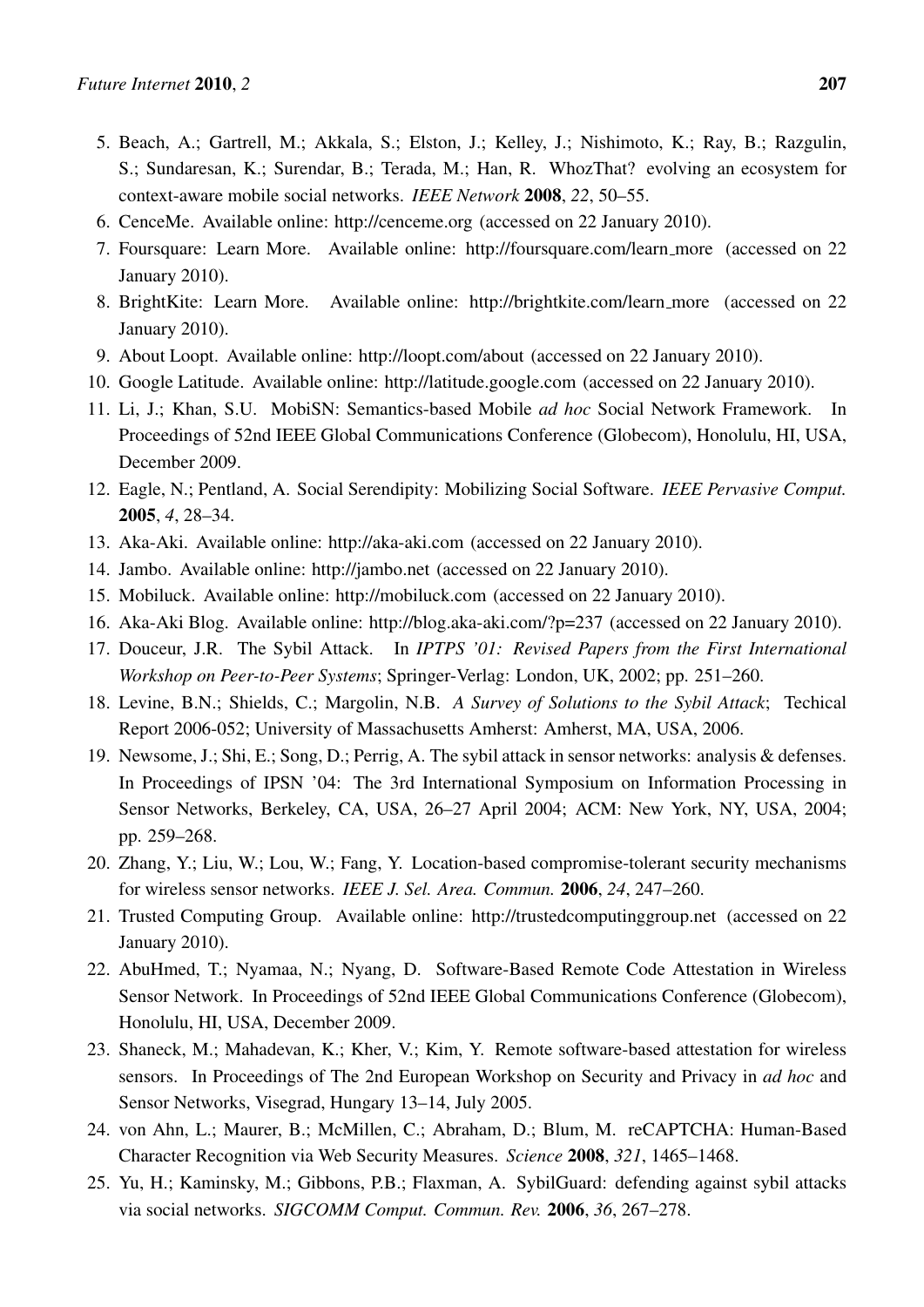- <span id="page-18-0"></span>26. Beach, A.; Gartrell, M.; Han, R. Solutions to Security and Privacy Issues in Mobile Social Networking. In Proceedings of 2009 International Conference on Computational Science and Engineering (CSE), Vancouver, Canada, 29–31 August 2009; IEEE: Los Alamitos, CA, USA, 2009; Volume 4, pp. 1036–1042.
- <span id="page-18-1"></span>27. Please Rob Me. Available online: http://pleaserobme.com (accessed on 18 February 2010).
- 28. Twitter: ongoing DoS. Available online: http://status.twitter.com/post/157191978/ongoing-denialof-service-attack (accessed on 19 January 2010).
- <span id="page-18-2"></span>29. Whalen, S. An Introduction to ARP Spoofing. Available online: http://packetstorm.securify.com/ papers/protocols/intro to arp spoofing.pdf (accessed on 19 January 2010).
- <span id="page-18-3"></span>30. Malladi, S.; Alves-Foss, J.; Heckendorn, R.B. On Preventing Replay Attacks on Security Protocols. In Proceedings of the International Conference on Security and Management, Las Vegas, NV, USA, June 2002; CSREA Press: Las Vegas, NV, USA, 2002; pp. 77–83.
- <span id="page-18-4"></span>31. Moss, C.; Evans, D.W. Securing wireless communication against wormhole attacks. In Proceedings of EHAC'05: The 4th WSEAS International Conference on Electronics, Hardware, Wireless and Optical Communications, Salzburg, Austria, 13–15 February 2005; World Scientific and Engineering Academy and Society: Stevens Point, WI, USA, 2005; pp. 1–6.
- 32. Harbin, J.; Mitchell, P.; Pearce, D. Wireless sensor network wormhole avoidance using disturbance-based routing schemes. In Proceedings of the IEEE 6th International Symposium on Wireless Communication Systems (ISWCS), Siena, Italy, 7–10 September 2009; pp. 76–80.
- <span id="page-18-5"></span>33. Triki, B.; Rekhis, S.; Boudriga, N. Digital Investigation of Wormhole Attacks in Wireless Sensor Networks. In Proceedings of NCA '09: The 2009 Eighth IEEE International Symposium on Network Computing and Applications, Cambridge, MA, USA, 9–11 July 2009; IEEE Computer Society: Washington, DC, USA, 2009; pp. 179–186.
- <span id="page-18-6"></span>34. Xu, Y.; Chen, G.; Ford, J.; Makedon, F. Detecting Wormhole Attacks in Wireless Sensor Networks. In *Critical Infrastructure Protection*; Springer: New York, NY, USA, 2007.
- <span id="page-18-7"></span>35. Poovendran, R.; Lazos, L. A graph theoretic framework for preventing the wormhole attack in wireless *ad hoc* networks. *Wireless Networking* 2007, *13*, 27–59.
- <span id="page-18-8"></span>36. Kan, T.; Kerins, T.; Kursawe, K. Security in Next Generation Consumer Electronic Devices. In Proceedings of Securing Electronic Business Processes–Highlights of the Information Security Solutions Europe 2006 Conference, Rome, Italy, 10–12 October 2006; Vieweg: Wiesbaden, Germany, 2006; pp. 45–53.
- <span id="page-18-9"></span>37. Saponas, T.S.; Lester, J.; Hartung, C.; Agarwal, S.; Kohno, T. Devices that tell on you: privacy trends in consumer ubiquitous computing. In Proceedings of SS '07: 16th USENIX Security Symposium on USENIX Security Symposium, Boston, MA, USA, 6–10 August 2007; USENIX Association: Berkeley, CA, USA, 2007; pp. 1–16.
- <span id="page-18-10"></span>38. Dilparic, L.; Arvind, D.K. Design and Evaluation of a Network-Based Asynchronous Architecture for Cryptographic Devices. In Proceedings of ASAP '04: The 15th IEEE International Conference on Application-Specific Systems, Architectures and Processors, Galveston, TX, USA, 27–29 September 2004; IEEE Computer Society: Washington, DC, USA, 2004; pp. 191–201.
- <span id="page-18-11"></span>39. Srinivasan, V.; Stankovic, J.; Whitehouse, K. Protecting your daily in-home activity information from a wireless snooping attack. In Proceedings of UbiComp '08: The 10th international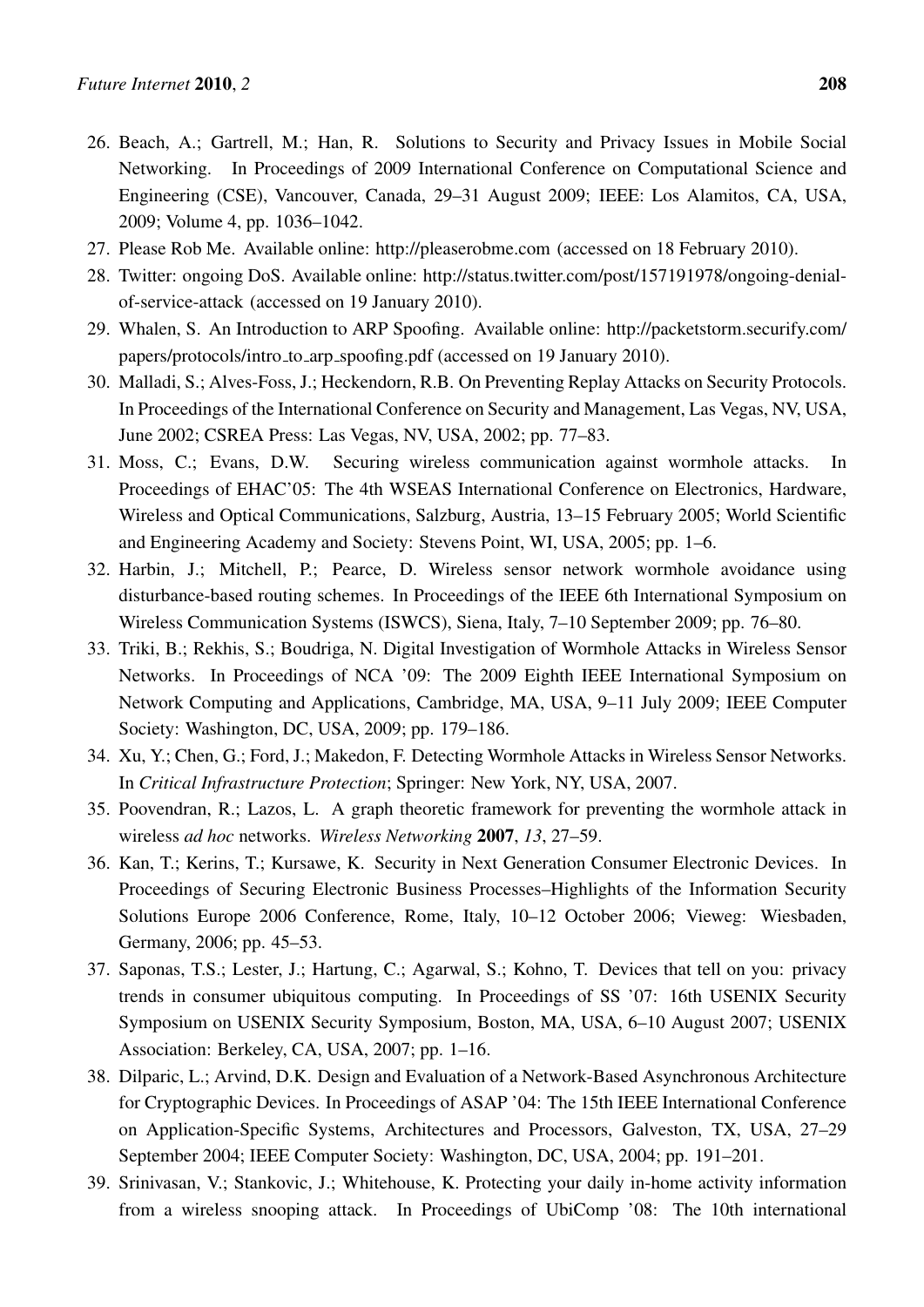conference on Ubiquitous computing, Seoul, South Korea, 21–24 September 2008; ACM: New York, NY, USA, 2008; pp. 202–211.

- <span id="page-19-0"></span>40. Jiang, T.; Wang, H.J.; Hu, Y.C. Preserving location privacy in wireless LANs. In Proceedings of MobiSys '07: The 5th international conference on Mobile systems, applications and services, San Juan, Puerto Rico, 11–14 June 2007; ACM Press: New York, NY, USA, 2007; pp. 246–257.
- 41. Grlach, A.; Heinemann, A.; Terpstra, W.W. Survey on Location Privacy in Pervasive Computing. In *Privacy, Security and Trust within the Context of Pervasive Computing, the Kluwer International Series in Engineering and Computer Science*; Kluwer (Springer) Academic Publishers: New York, NY, USA, 2004; pp. 23–34.
- <span id="page-19-1"></span>42. Beresford, A.R.; Stajano, F. Location Privacy in Pervasive Computing. *IEEE Pervasive Comput.* 2003, *2*, 46–55.
- <span id="page-19-2"></span>43. Karasawa, K.; Kira, Y.; Tsuchiya, Y.; Yamada, K.; Takahashi, K. A Detachable IPsec Device for Secure Consumer Communication Platform. In Proceedings of IEEE Consumer Communications and Networking Conference Poster Session, Las Vegas, NV, USA, 3–6 January 2005.
- <span id="page-19-3"></span>44. St. Jude's WiFi Pacemaker Wins Approval. Available online: http://dotmed.com/news/story/9878 (accessed on 28 January 2010).
- <span id="page-19-4"></span>45. Halperin, D.; Heydt-Benjamin, T.S.; Fu, K.; Kohno, T.; Maisel, W.H. Security and Privacy for Implantable Medical Devices. *IEEE Pervasive Comput.* 2008, *7*, 30–39.
- <span id="page-19-5"></span>46. Denning, T.; Fu, K.; Kohno, T. Absence makes the heart grow fonder: new directions for implantable medical device security. In Proceedings of HOTSEC '08: The 3rd Conference on Hot Topics in Security, Boston, MA, USA, 28 July–1 August 2008; USENIX Association: Berkeley, CA, USA, 2008; pp. 1–7.
- 47. Drew, T.; Gini, M. Implantable medical devices as agents and part of multiagent systems. In Proceedings of AAMAS '06: The Fifth International Joint Conference on Autonomous Agents and Multiagent Systems, Hakodate, Japan, 8–12 May 2006; ACM: New York, NY, USA, 2006; pp. 1534–1541.
- <span id="page-19-6"></span>48. Gupta, S.K.S.; Mukherjee, T.; Venkatasubramanian, K. Criticality Aware Access Control Model for Pervasive Applications. In Proceedings of PERCOM '06: The Fourth Annual IEEE International Conference on Pervasive Computing and Communications, Pisa, Italy, 13–17 March 2006; IEEE Computer Society: Washington, DC, USA, 2006; pp. 251–257.
- <span id="page-19-7"></span>49. Zhang, Y.T.; Bao, S.D.; Shen, L.F. Physiological Signal Based Entity Authentication for Body Area Sensor Networks and Mobile Healthcare Systems. In Proceedings of 27th IEEE Conference on Engineering in Medicine and Biology, Shanghai, China, 1–4 September 2005; pp. 2455–2458.
- <span id="page-19-8"></span>50. Cherukuri, S.; Venkatasubramanian, K.; Gupta, S. Biosec: A biometric based approach for securing communication in wireless networks of biosensors implanted in the human body. In Proceedings of International Conference on Parallel Processing Workshop, Kaohsiung, Taiwan, 6–9 October 2003; pp. 432–439.
- <span id="page-19-9"></span>51. Mahimkar, A.; Shmatikov, V. Game-Based Analysis of Denial-of-Service Prevention Protocols. In Proceedings of CSFW '05: The 18th IEEE Workshop on Computer Security Foundations, Aix-en-Provence, France, 20–22 June 2005; IEEE Computer Society: Washington, DC, USA, 2005; pp. 287–301.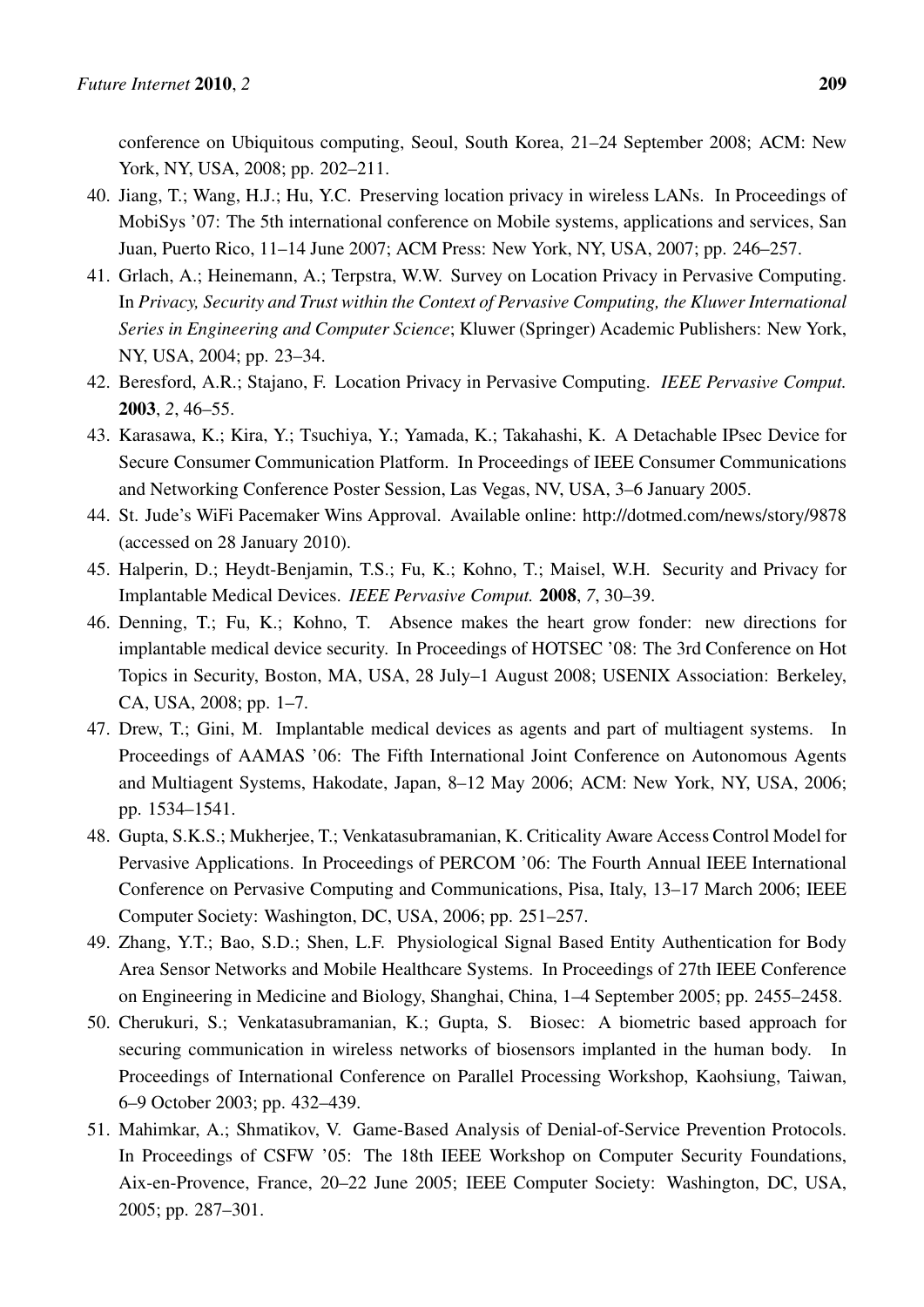- <span id="page-20-0"></span>52. Andersen, D.G. Mayday: distributed filtering for internet services. In Proceedings of USITS '03: The 4th conference on USENIX Symposium on Internet Technologies and Systems, Seattle, WA, USA, 26–28 March 2003; USENIX Association: Berkeley, CA, USA, 2003; pp. 3–3.
- <span id="page-20-1"></span>53. Barker, W.C. *Recommendation for the Triple Data Encryption Algorithm (TDEA) Block Cipher*; NIST Special Publication 800-67; National Institute of Standards and Technology: Gaithersburg, MD, USA, 2008.
- <span id="page-20-2"></span>54. Rivest, R.; Shamir, A.; Adleman, L. A Method for Obtaining Digital Signatures and Public-Key Cryptosystems. *Commun. ACM* 1978, *21*, 120–126.
- <span id="page-20-3"></span>55. Desmedt, Y.G.; Frankel, Y. Threshold cryptosystems. In Proceedings of CRYPTO '89: The 9th Annual International Cryptology Conference, Santa Barbara, CA, USA, 20–24 August 1989; Springer-Verlag: New York, NY, USA, 1989; pp. 307–315.
- <span id="page-20-4"></span>56. Gemmel, P. An introduction to threshold cryptography. *CryptoBytes* 1997, *2*, 7–12.
- <span id="page-20-5"></span>57. Feng, Y.; Liu, Z.; Li, J. Securing Membership Control in Mobile *ad hoc* Networks. In Proceedings of ICIT '06: The 9th International Conference on Information Technology, Mumbai, India, 18–21 December 2006; IEEE Computer Society: Washington, DC, USA, 2006; pp. 160–163.
- 58. Khalili, A.; Katz, J.; Arbaugh, W.A. Toward Secure Key Distribution in Truly Ad-Hoc Networks. In Proceedings of SAINT-W '03: The 2003 Symposium on Applications and the Internet Workshops, Orlando, Florida, USA, 27–31 January 2003; IEEE Computer Society: Washington, DC, USA, 2003; p. 342.
- 59. Kong, J.; Zerfos, P.; Luo, H.; Lu, S.; Zhang, L. Providing Robust and Ubiquitous Security Support for Mobile *ad hoc* Networks. In Proceedings of ICNP '01: The Ninth International Conference on Network Protocols, Riverside, CA, USA, 11–14 November 2001; IEEE Computer Society: Washington, DC, USA, 2001; p. 251.
- <span id="page-20-6"></span>60. Luo, H.; Lu, S. *Ubiquitous and Robust Authentication Services for ad hoc Wireless Networks*; Technical Report UCLA-CSD-TR-200030; University of California, Los Angeles: Los Angeles, CA, USA, 2000.
- <span id="page-20-7"></span>61. Lazos, L.; Poovendran, R. SeRLoc: Robust localization for wireless sensor networks. *ACM TOSN* 2005, *1*, 73–100.
- <span id="page-20-8"></span>62. Lanzisera, S.; Lin, D.T.; Pister, K.S.J. RF time of flight ranging for wireless sensor network localization. Presented at Workshop on Intelligent Solutions in Embedded Systems (WISES), Vienna, Austria, 30 June 2006; pp. 1–12.
- 63. Chiang, J.T.; Haas, J.J.; Hu, Y.C. Secure and precise location verification using distance bounding and simultaneous multilateration. In Proceedings of WiSec '09: The Second ACM Conference on Wireless Network Security, Zurich, Switzerland, 16–18 March 2009; ACM: New York, NY, USA, 2009; pp. 181–192.
- 64. Capkun, S.; Hubaux, J.P. Secure positioning of wireless devices with application to sensor networks. In Proceedings of INFOCOM 2005: 24th Annual Joint Conference of the IEEE Computer and Communications Societies, Miami, FL, USA, 13–17 March 2005; Volume 3, pp. 1917–1928.
- <span id="page-20-9"></span>65. Sastry, N.; Shankar, U.; Wagner, D. Secure Verification of Location Claims. Presented at ACM Workshop on Wireless Security (WiSe 2003), San Diego, CA, USA, 19 September 2003; pp. 1–10.